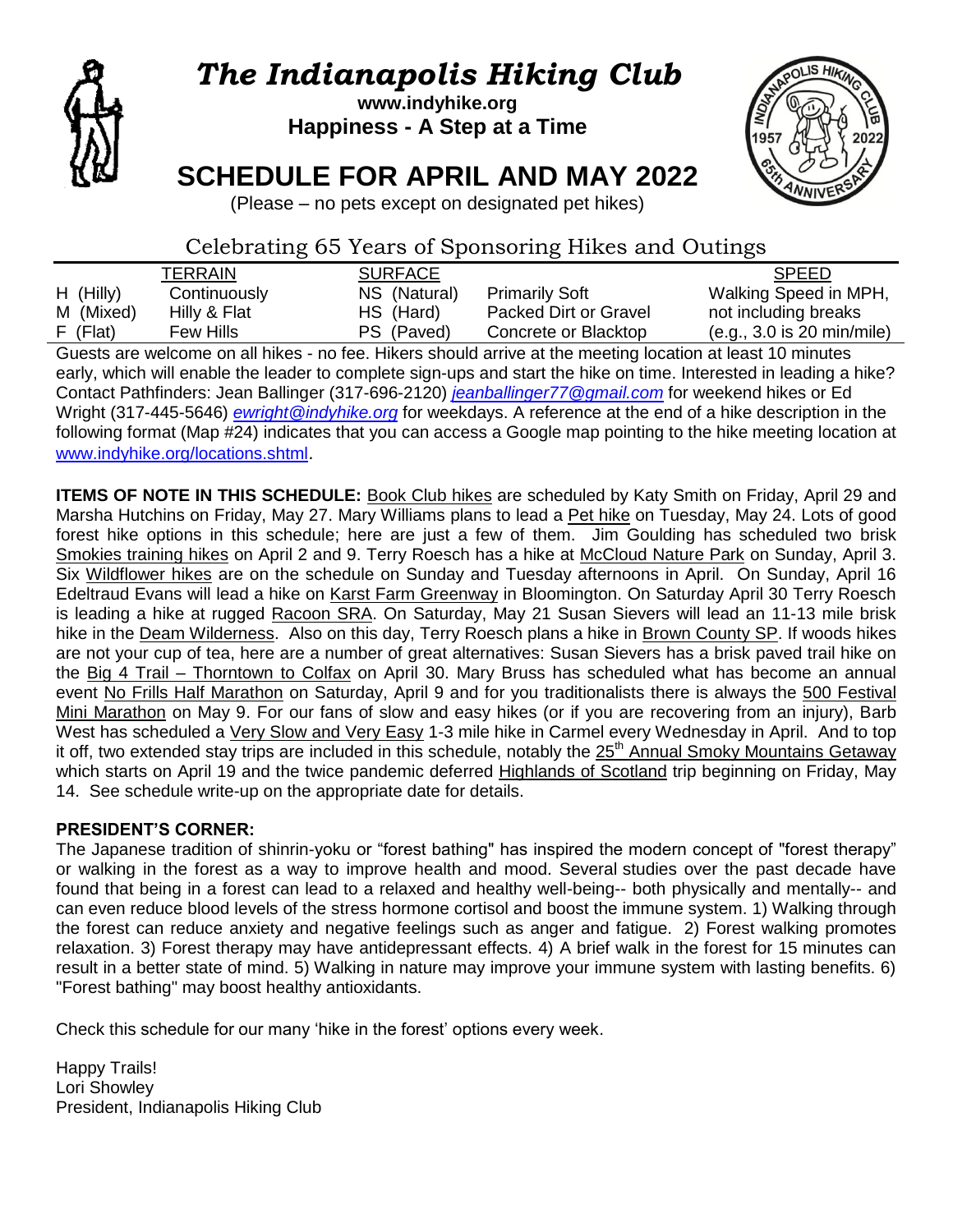## **HIKE SCHEDULE:**

## **Friday, April 1** *April Fool's Day*

- 8:00 AM FRIDAY MORNING ON THE MONON TRAIL Join me for a self-guided hike of 1-20 miles on the Monon Trail every Friday morning in April and May. Meet at the Monon trail-head parking lot on 96 St. Restrooms are available. (F,PS) Leader: Rick Kinnaman (317-407-9746)
- 8:30 AM EARLY BIRD IN ZIONSVILLE This will be moderate pace 5-6 mile hike through scenic Zionsville; expect a different route each week. From I-465 N take Michigan Rd north to 116th St. Turn left (west) and go to downtown Zionsville and turn right on 1st St (one block past Main) and then left on Oak St. Take Oak St to the Zionsville Town Hall parking lot at 1100 W Oak St across from McDonalds. Hike repeats every Friday in April and May. (Map #34) (M,PS,3-3.5) Leader: Janet Cohen (317-873-6586)
- 9:00 AM TGIF IN EAGLE CREEK PARK Join us for a 6-mile hike with a 8-mile option. This will be a trail hike unless conditions prompt a switch to the roads. Meet in Eagle Creek Park (fee) at the Swimming Area (beach) parking lot. Use the 56th St entrance that is just west of the Colts facility. Hike repeats on all Fridays in April and May. (M,PS/NS,3-3.5) Leader: Phil Smith (317-443-3955)
- 9:30 AM GARFIELD PARK/PLEASANT RUN TRAIL Since I-70 and I-65 are both closed in downtown Indy due to construction, you are going to have to find your own way to get to Garfield Park. In any event from exit 109 on I-65 (Raymond St) go west on Raymond about 1/2 mile to Pleasant Run Pkwy N Dr and turn left (south) go to the next stoplight. Turn left onto Pagoda Dr, then turn left again and park next to the swimming pool in Garfield Park. This is a 5-6 mile hike in various neighborhoods surrounding Garfield Park. Hike repeats every Friday in April and May. (Map #52)(F,NS/PS,2.5-3) Leader: Glee Crowder (317-859-8159)
- 9:30 AM JACKSON GRANT NEIGHBORHOOD We will meet in the north west corner of the parking lot at Market District supermarket in Carmel for a 4 to 5 mile hike in the Jackson Grant neighborhood, located at 11505 N. Illinois St, Carmel 46032. I will have treats or it might be an April fools joke you'll have to come to find out! (F,PS,3) Leader June Sergi (317-372-3018)
- 9:30 AM PIKE LIBRARY AND NORTHWESTWAY PARK ON FRIDAY This is the same 4-5 mile self-guided walk I lead every Wednesday, starting at Pike Library, 6525 Zionsville Rd. We will walk through Robin Run Village and continue on to Northwestway Park then back to the library. Shorter and longer options are available. Meet behind the library in the rear lot. Hike repeats on April 15 & 29 and May 13 & 27. (F,PS) Leader: Joan Griffitts (317-297-7312)
- 6:00 PM BUTLER, TOWPATH AND NEARBY NEIGHBORHOODS This is a 6-mile hike through the Butler campus, the Canal Towpath and nearby neighborhoods. Meet near Door #1 at the front of Hinkle Fieldhouse, which is located on 49th St, west of Boulevard Place. Hike repeats every Friday in April. (Map #32) (M,PS/NS,3.5) Leader: Jim Griffin (317-294-1121)

## **Saturday, April 2** *Ramadan Begins*

- 8:00 AM WESTSIDE PARK, GREENWOOD This will be a 7-8 mile hike with a 5 mile option in parks and neighborhoods in Greenwood. Take US 31 south to Main St. in Greenwood. Go west on Main St to the bottom of the hill and park at Westside Park on the right. Repeats every Saturday in April and May. (F,PS,3) Leader: Glee Crowder (317-859-8159)
- Note, The start time of the following hike has been changed to 1 p.m. (from 9:00 a.m.) beginning on April 9 and continuing through all the Saturday's in April (not in May). Since this change was not made until April 4 it will only appear on the website and not in the printed schedule.
- 9:00 AM PENNSY TRAIL Enjoy a 6-12 mile hike on the paved Pennsy Trail. From I-465 E take I-70 east to Greenfield exit. Turn right on SR 9 and then left on New Rd (light by Starbucks). At roundabout, go right (south) on Apple St. After you cross US 40, look for the Pennsy trailhead parking lot on the right. Hike repeats all Saturdays in April and May except May 7. (F,PS,3-3.5) Leader: Julie Litten (317-407- 4652)
- 9:00 AM SMOKIES TRAINING HIKE I This hike is to prepare you for the upcoming Smoky Mountains trip later this month. We plan to hike 11 miles, mostly on trail 9, please bring a packed lunch. From I-465 S, take I-65 south to the Columbus Exit. Then take SR 46 towards Nashville. Just after the turnoff for Story you will see the entrance to Brown County SP (fee) on the south side of SR 46. Once in the park follow signs for Rally Camp Ground about 3 miles, just before you enter the camp ground park in the lot on the west side. (Map #27)(H,NS,3) Leader: Jim Goulding ((317-695-8744)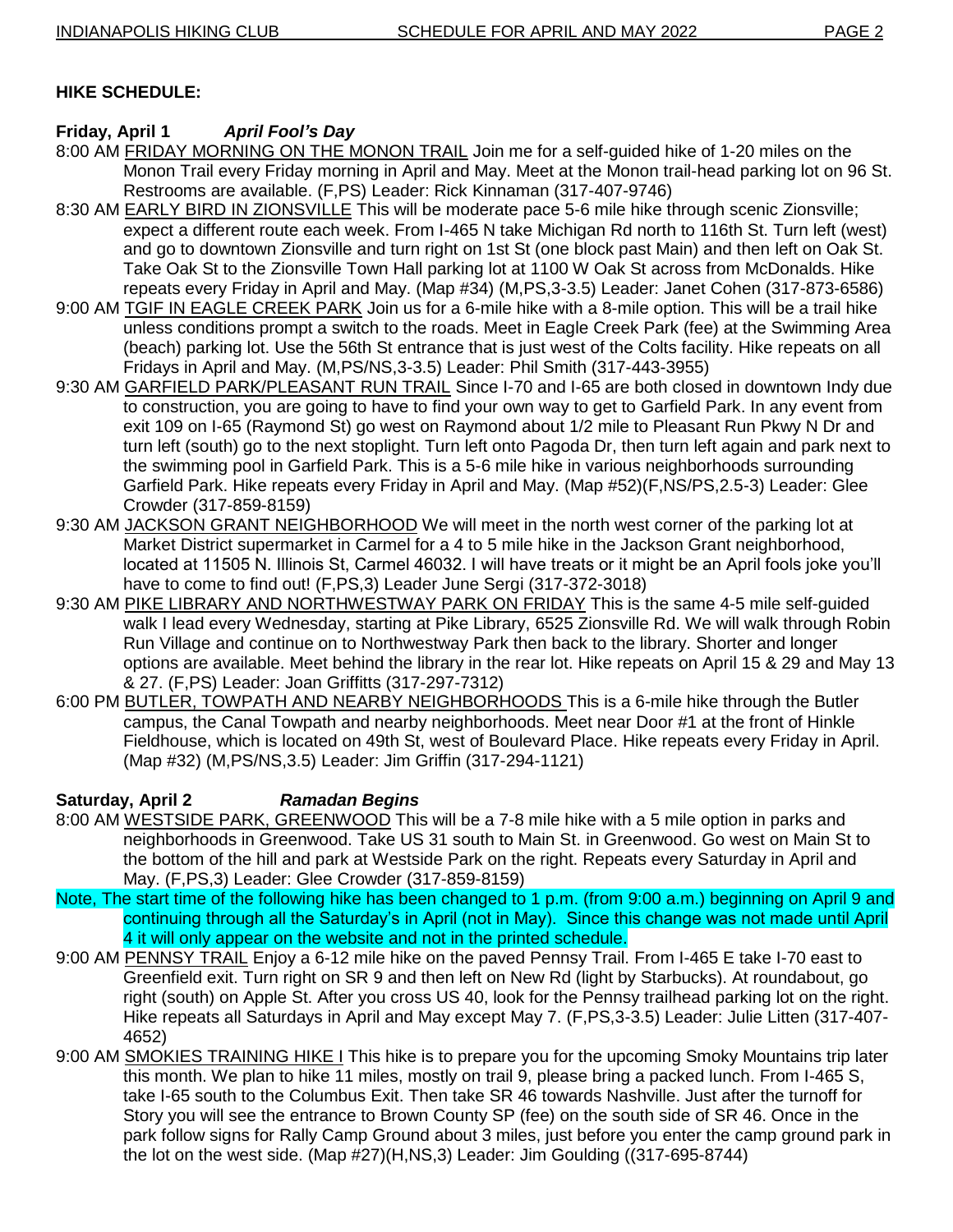- 10:00 AM HAYS TRAIL BLOOMINGTON From I-465 S take SR37 / I-69 S to Bloomington. take Exit 120A, SR 46 East, stay on SR46 E to SR446. Turn right (south), continue on SR446 across Lake Monroe causeway. After crossing the causeway go for about 2 miles. Look for the Hays Trail sign on your left. This will be a 6-mile hike on a scenic woods trail in the Deam Wilderness. There are no restrooms at the trail. Parking is limited, please carpool if possible. Bring water and a snack. After the hike join us for lunch at a local restaurant. (M,NS,2) Leader: Edeltraud Evans (812-322-3972-cell)
- 10:00 AM TEN AT TEN Meet in the free parking lot 1/2 block south of Broad Ripple Ave on Carrollton Ave for a self-guided 6 or 10-mile hike. Repeats every Saturday in April and May. (Map #16) (F,PS) Leader: Rick Kinnaman (317-407-9746)
- 3:00 PM BAXTER YMCA TO SOUTHPORT RD Meet in SE corner of the parking lot for Baxter YMCA on Shelby St at Stop 11 Rd (south entrance). This is right off US 31 on Indy's south side. This is a neighborhood hike of 5 miles. Hike repeats on May 28. (F,PS,3-3.5) Leader: David Kincaid (317-787- 6593)

#### **Sunday, April 3**

- 9:00 AM COLLEGE PARK Meet at the College Park Elementary School, 2811 Barnard St. From W 86th St, turn north on Colby Blvd and travel .4 miles to Barnard St and turn right, going 0.3 miles to the school. This will be a 6 mile hike with shorter options through the College Park area neighborhood. Repeats each Sunday in April and May. (F,PS,3-3.5) Leader: Marti Burton (317-306-9878)
- 9:00 AM BROAD RIPPLE Meet in the free parking lot ½ block south of Broad Ripple Ave on Carrollton Ave (use 6229 Carrollton Ave for GPS address) for a guided 6 mile hike with option for up to 4 additional (self-guided) miles. Repeats each Sunday in April and May. (Map #16)(F,PS,3-3.25) Leader: Kathy Whalen (317-409-3265)
- Note: A change to the start time (was 10 AM now 1 PM) has been made to the following hike. Since the change was made after the April-May schedule was finalized in will only appear on the website and not in the printed schedule.
- 1:00 PM MCCLOUD NATURE PARK Join us for a 5 mile trek through McCloud Nature Park located at 8518 Hughes Rd in North Salem (Hendricks County). Terrain is easy to moderate on mostly natural trails. Hike features are the newly completed boardwalk, wetlands area, and Big Walnut Creek. We'll check out the honeybees at the Observation Hive and surely see wildflowers along the trail. Meet at the Nature Center parking lot. From I-465 W merge onto I-74 at Exit 16B. Travel about 21 miles to SR 75, Exit 52. Turn left onto SR 75 and travel about 6.5 miles through North Salem. Turn right when SR 75 crosses W CR 500 N. You are now on Hughes Rd. Continue 1.5 m. to the park. An alternate route would be from I-465 W, taking US 36 (Rockville Rd) about 21 miles to SR 75. Turn right and travel about 6 miles to Hughes Rd. Turn left onto Hughes Rd traveling 1.5 miles to the park. Bathrooms available. Join us for authentic Italian food at Perillo's Pizzeria & Italian Kitchen after the hike. Note: CASH only, no credit cards. (Map #62) (M,NS,2.75) Leader: Terry Roesch (317-910-2943 cell)

#### **Monday, April 4**

- 9:00 AM MORNING CONSTITUTIONAL Meet in Eagle Creek Park (fee) at lot just inside 56th St entrance just west of the Colts facility for a brisk 6-mile road hike. Repeats on Monday, March 2. (Map #40) (M,PS,3.5) Leader: Kate Curtiss (317-247-0283)
- 9:15 AM SOUTHPORT PARK Meet at 6901 Derbyshire Rd behind the former Southport Police Station for an 8-mile hike. Hike repeats each Monday in April and May. (F,NS/PS,3) Leader: Glee Crowder (317- 859-8159)
- 9:30 AM SLOW & EASY: TOWPATH, BUTLER, ROCKY RIPPLE Join us for a walk the canal tow path, Butler University campus and the quaint town of Rocky Ripple. From Meridian St, turn west on 56th St and drive two blocks; park on either side of Kenwood, but not in the parking lots. Restroom available at Starbucks on 56 St. Walk will have 3, 4 and 5 mile options. Hike repeats on May 2. (F,PS/HS/NS,2.5- 3) Leader: Ed Wright (317-445-5646)
- 4:00 PM BROAD RIPPLE EVENING HIKE Meet in free parking lot that is 1/2 block south of Broad Ripple Ave on Carrollton Ave for a hike of 5-6 miles. Hike repeats every Monday in April and May when Rick Kinnaman and Sandra Kleber will share leading. (Map #16) (F,PS/NS,3-3.5) Leader: Sandra Kleber (317-435-0174)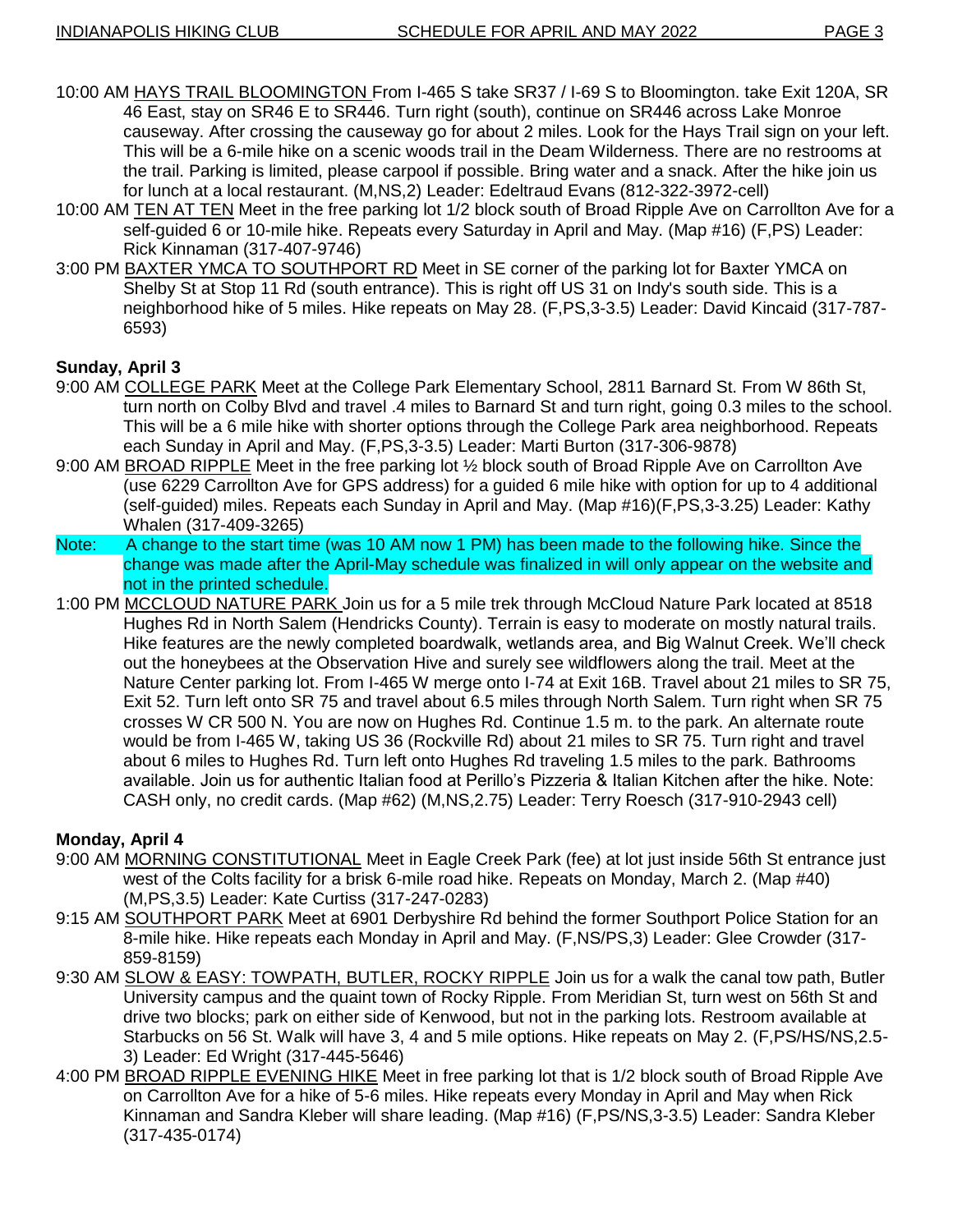- 4:00 PM GREENWOOD MALL MONDAY AFTERNOON Meet to signup at the food court at 4:00 pm; otherwise look for the leader during the hike (she will have the signup sheet with her). Self guided hike of up to 6 miles with shorter options between the hours of 4-6 pm. If the weather is nice we may walk outside. Hike repeats every Monday in April and May. (F,PS) Leader: Glee Crowder (317-859-8159)
- 6:00 PM EXPLORE FISHERS IN THE EVENING Meet in Geist Coffee parking lot at the northwest corner of Fall Creek Rd and Brooks School Rd for a 6-8 mile hike through scenic neighborhoods. Hike repeats each Monday evening in April and May. (Map #25)(F,PS,3.5) Leader: Rick Braun (317-679-2972)

#### **Tuesday, April 5**

- 9:00 AM CENTRAL PARK/MONON TRAIL IN CARMEL This is a 1-12 mile self-guided hike (most people do 5-8 miles) on the Monon Trail. From the intersection of 116th St and Westfield Blvd/Rangeline Rd in Carmel go south to Central Park Dr (first intersection on right). Turn right (west) on Central Park Dr and go to the parking lot at the end. Meet in the north end of the parking lot close to the Monon trail. Hike repeats every Tuesday in April and May. (Map #51) (F,PS) Leader: Jo Anne Starzyk (317-771- 0914)
- 9:30 AM MERIDIAN WOODS Join us for a 5-6 mile south side hike in Meridian Woods and nearby neighborhoods on mostly paved trails. On Indy's south side, go south on SR 135 and turn right onto West Banta Rd. Go about 1/2 mile and turn left into the Baptist Church, 329 West Banta, which is just past Lockwood Lane. Meet in the parking lot. Seek a restroom before you arrive since there are none on the hike. Repeats every Tuesday in April and May. (F,PS,3) Leader: Glee Crowder (317-859-8159)
- 9:30 AM SOUTHWESTWAY PARK Enjoy a moderate 5-mile hike near White River and up Mann Hill, the second highest elevation in Marion County. Meet at Southwestway Park; the address is 8400 Mann Rd, 46221. From I-465 S heading west, take Mann Rd exit (There is no Mann Rd exit traveling east). Turn south on Mann Rd and go 2.7 miles to the park. If coming from the west, from I-465 SW exit onto SR 67 (Kentucky Ave) heading southwest toward Mooresville and go just over a half mile. Turn left on High School Rd. In another 0.2 miles turn left onto W Thompson Rd and go about 2.3 miles to Mann Rd. Turn right onto Mann Rd and go 2.5 miles to the park. Enter the park on the east side of the road just after the ball diamonds. (GPS will take you to the golf course.) Meet in the upper parking lot at the end of the drive. Restrooms might be open as Little League season begins. Hike repeats every Tuesday in April and May except for April 19. Pat Lawler (317-329-2779) will lead on April 5 and 12. (Map #61)(M,NS,2.5-3) Leader: Debbie Bucholz (317-361-9210)
- 9:30 AM LET'S EXPLORE BROAD RIPPLE Meet in free parking lot that is ½ block south of Broad Ripple Ave on Carrollton Ave (across from Post Office) for a 5-6 mile hike. Hike may include parts of Holliday Park, Marott Park, Monon Trail, Arden neighborhood, Rocky Ripple or Broad Ripple Park. Hike repeats on May 3. (M,NS/HS/PS,2.5) Leader: John Schlechte (317-294-2021 cell)
- 10:30 AM EAST SIDE NEIGHBORHOODS Join us for a 5 mile hike around our city's historic neighborhoods. From 5700 East Washington St, turn south on Audubon Rd by the Irvington Library. Restrooms available at the Library – mask may still be required. From the Library, drive south to the second four way stop sign - turn right on Bonna Ave and park on the north side of the street next to the Pennsy Trail. After the hike - please join us for lunch at one of Irvington's eating places. Hike repeats each Tuesday in April. No hike on Tuesday May 3 - Election Day -Please Vote. Hike resumes Tuesday, May 10 & 17. (F,PS,3-3.5) Leader: Melinda Jones 317-850-2500
- 1:00 PM WILDFLOWER HIKE AT HOLLIDAY PARK. This is the first of five wildflower hikes every Tuesday in April and two Sundays. Since wildflowers are sensitive to cold, a 1:00 PM start time gives them a chance to open up. Because of the diversity of terrain and numerous water sources, Holliday Park is arguably the best place in the Indy area to view wildflowers. Meet at the Nature Center parking lot, 6340 Spring Mill Rd for a 4-5 mile hike. (Map #47) (M,NS/PS,2-2.5) Leader: Mary Ann Layman (317- 346-1802, 317-412-5190 cell)
- 1:30 PM TUESDAY AFTERNOON ON THE B&O From I-465 W take exit 16A to Crawfordsville Rd west thru Clermont to Hornaday Rd in Brownsburg, turn left and go about 5-6 miles to Cardinal Park parking lot just north of 3300 Hornaday Rd, west side of road. This will be 6-9 miles out and back self-guided hike. Restrooms are available. Hike repeats on May 3. (F,PS) Leader Kae Ramey (317-701-5805 cell)
- 5:00 PM SCHOOL TO SCHOOL AND PERRY WOODS Meet at Southport Middle School at 5715 S Keystone Ave. Park your car by the basketball court on the south side of the school for a 5-mile hike. Repeats each Tuesday evening in April and May. (F,NS/PS,2.5-3) Leader: David Kincaid (317-787-6593)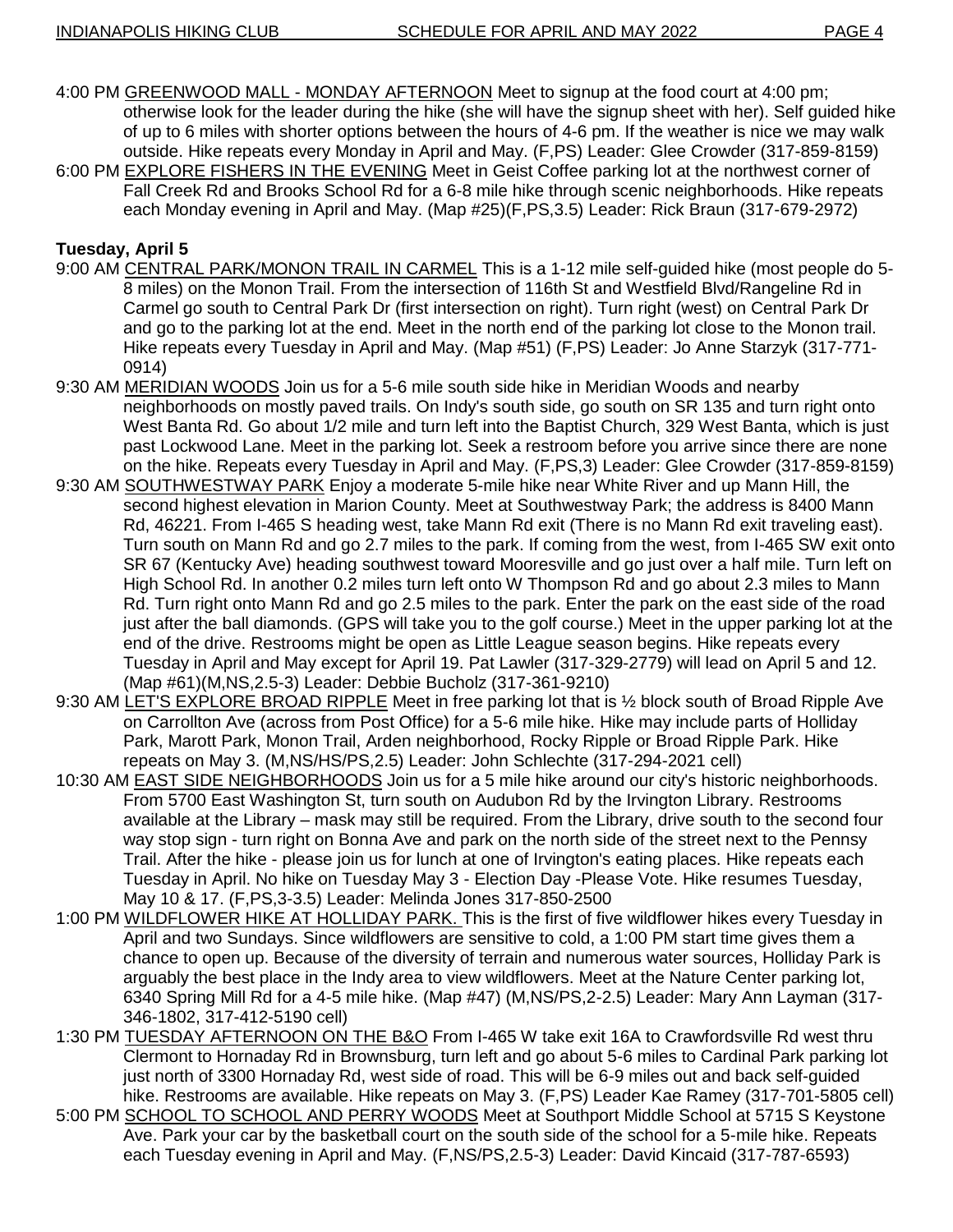## **Wednesday, April 6**

- 9:00 AM MEADOWLARK PARK, CARMEL From US 31 in Carmel go east on W Main St past Guilford Rd to Meadow Lane. Turn left and go north toward the park. About 100 yards before you get to the park (which is closed due to construction) turn right on Park View Lane and park on both sides of the street. We will walk as a group and take turns leading this 5 mile hike and will walk different places in Carmel each week. Hike repeats each Wednesday in April and May. (Map #58)(F,PS,3) Leader: Ed Wright (317-445-5646) and other leaders.
- 9:00 AM AMPHITHEATER ROAD HIKE If country roads are calling your name, this is the hike for you. Join me for a 5, 6 or 10 mile hike and enjoy the countryside by hiking down a beautiful winding road. Park at my house at 688 N 900 W, Arlington, IN 46104. From I-465 SE exit on Brookville Rd (US 52) heading east for approximately 25 miles to CR900W and turn right. Go past 2 crossroads on 900W. My house is the 2nd house on the left past the 2nd crossroad. My address is on the mailbox. Hike repeats every Wednesday in April and May. (F,PS,3-3.5) Leader: Julie Litten (317-407-4652)
- 9:00 AM BRISK WALK IN THE WOODS This 7-8 mile brisk all trail hike is a great way to stay in shape. Meet in Eagle Creek Park (fee) at lot just inside the 56th St entrance. Hike repeats each Wednesday in April and May. Join us at a nearby Starbucks after the hike. (Map #40)(M,NS,3-3.5) Leader: Jim Goulding (317-695-8744)
- 9:30 AM PIKE LIBRARY AND NORTHWESTWAY PARK Join me for a 4-5 mile self-guided walk starting at Pike Library, 6525 Zionsville Rd. We will walk through Robin Run Village and continue on to Northwestway Park then back to the library. Shorter and longer options are available. Meet behind the library in the rear lot. Hike repeats each Wednesday in April and May. (F,PS) Leader: Joan Griffitts (317-297-7312)
- 9:30 AM DOWNTOWN INDY ON THE CULTURAL TRAIL Join us for a 4-5 mile walk in downtown Indy and surrounding neighborhoods. Expect a different route each week. Meet at Shapiro's Deli at 808 S. Meridian St (at McCarty St). Please park on the southwest portion of the lot away from the building. Hike repeats each Wednesday in April and May. (Map #41) (F,PS,2.5-3) Leaders: Harold Crooks (317-730-4850) and Susanne McNeely (317 384-2909)
- 1:30 PM VERY SLOW AND VERY EASY AT CENTRAL PARK IN CARMEL If you are recovering from an injury; just introducing yourself to hiking; or prefer a very slow pace, this is the hike for you! Hike includes guided options of 1-3 miles. All are welcome. From the intersection of 116th St and Westfield Blvd/Rangeline Rd in Carmel go south to Central Park Dr (first intersection on right). Turn right (west) on Central Park Dr and go to the parking lot at the end. Meet in the north end of the parking lot close to the Monon trail. Hike repeats every Wednesday in April. (Map #51) (F,PS,2) Leader: Barb West (317-979-6045)
- 1:30 PM BUTLER-TARKINGTON NEIGHBORHOOD WALK Meet at Unitarian Universalist Church of Indianapolis parking lot at 615 W 43rd St for a guided 5–6-mile hike exploring Butler University and surrounding area. There are many sites to explore in this neighborhood. Hike repeats on Wednesday 4/20, 4/27, 5/4, 5/11, 5/18 and 5/25. (F,M/PS,3) Leader: Kathy Whalen (317-409-3265)
- 4:00 PM GREENWOOD PARK MALL WEDNESDAY AFTERNOON Meet to signup at the food court at 4:00 pm; otherwise look for the leader during the hike (she will have the signup sheet with her). Self guided hike of up to 6 miles with shorter options between the hours of 4-6 pm. If the weather is nice we may walk outside. Hike repeats every Wednesday in April and May. (F,PS) Leader: Glee Crowder (317- 859-8159)
- 4:30 PM EXPLORE ZIONSVILLE This will be a 5-mile hike through quaint neighborhoods, the Zionsville Rail Trail and possibly Starkey Park. Meet in Zionsville Town Hall parking lot at 1100 W Oak St across from McDonalds. From I-465 N take Michigan Rd north and turn left (west) on 116th St and go to 1st St in downtown Zionsville. Go right on 1st St then left (west) on Oak St to the town hall. Hike repeats each Wednesday in April and May. (Map #34) (F,PS,3.5) Leader: Janet Cohen (317-873-6586) and various others

## **Thursday, April 7**

9:00 AM THE OTHER THURSDAY MORNING HIKE Meet at the Walmart located at 5550 Fall Creek Pkwy N Dr at the corner of 56th St and Fall Creek Pkwy. To find the main entrance to WalMart, turn south off 56th St onto Fall Creek Pkwy and then turn right into the parking lot. Park in the rear of the Walmart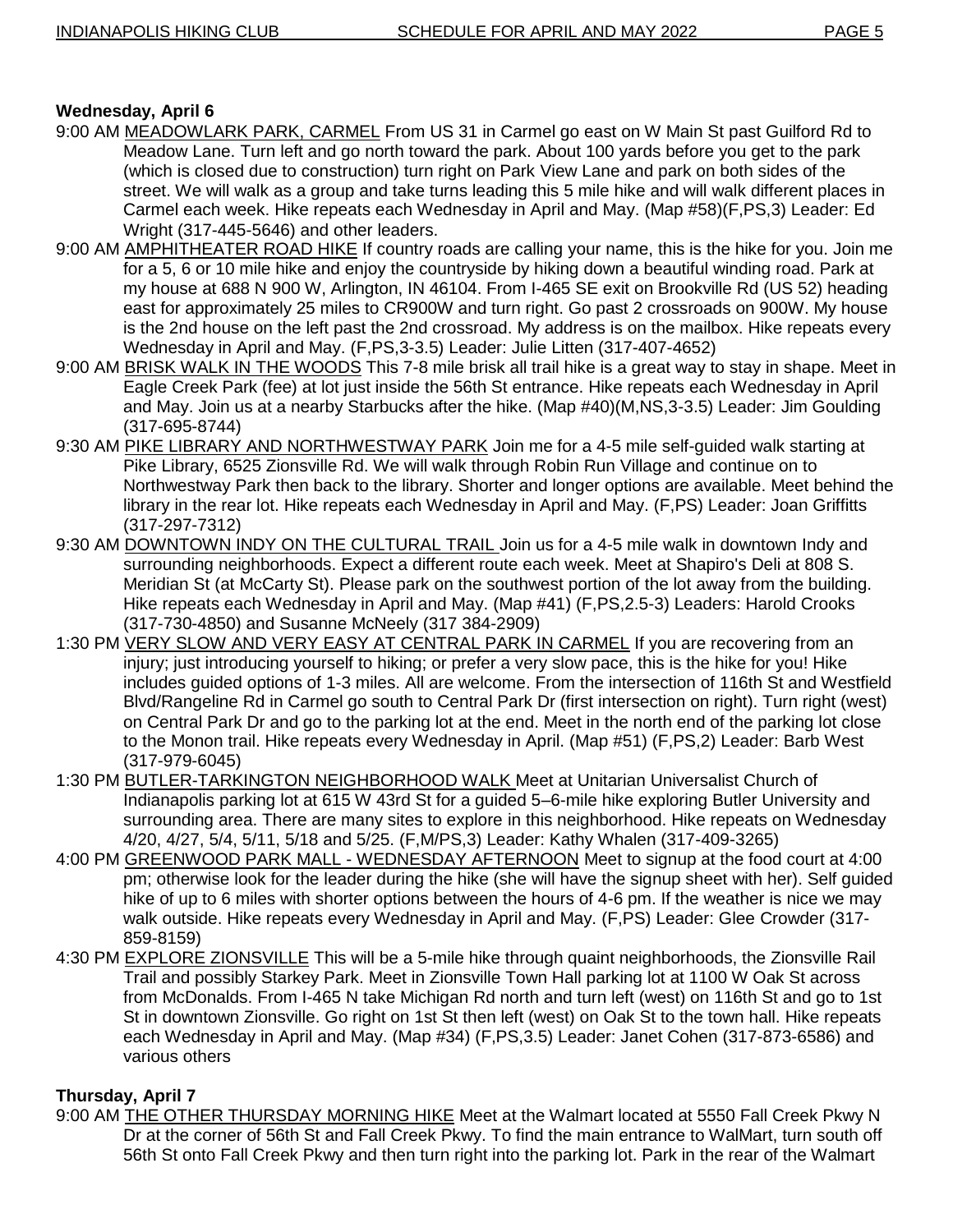lot behind Starbucks. This is usually a 6-mile self guided hike north on the Fall Creek Trail to Skiles Test Park and back, however, from time to time the leaders may change the route. Hike repeats every Thursday in April and May. (Map #45)(F,PS,3-3.5) Leaders: Tish Brafford (317-251-8907, 317-531- 6700 cell) or Jo Anne Starzyk (317-771-0914)

- 9:30 AM EASY AT EAGLE CREEK FIVE MILE This is the first of three very popular hikes in Eagle Creek Park every Thursday morning. All three hikes meet at the Earth Discovery Center parking lot in Eagle Creek Park (fee), which is located off of 56th St just west of the Colts facility. This will be a moderately paced 5-mile hike over, around, up and down through the woods. Hike repeats every Thursday in April and May. After the hike join us for lunch (we have been doing it for over 30 years) at Golden Corral on 38th St. We have lots of fun. (Map #17)(M,NS,3) Leader: Rick Wortman (317-701-1329)
- 9:30 AM **EASY AT EAGLE CREEK FOUR MILE** Same directions and repeat dates as Easy at Eagle Creek -Five Mile. This is a 4 mile slower paced hike mostly on groomed trails. Same lunch invite as the 5 mile hike. (M,NS,2.5-3) Leader: Harold Crooks (317-730-4850)
- 9:30 AM EASY AT EAGLE CREEK THREE MILE Same directions and repeat dates Easy at Eagle Creek Five Mile. This is a 3 mile hike at an even slower pace, mostly on paved roads and groomed flat trails. Same lunch invite as the 5 mile hike. (M,PS/NS,2.5-3) Leader: Marsha Hutchins (317-251-9078)
- 6:00 PM FORT HARRISON/LAWRENCE From I-465 E go east on 56th St and turn left on Lee Rd. Meet in the back parking lot of the YMCA on Lee Rd for 6-8 mile brisk hike. Hike repeats every Thursday in April and May.(F,PS,3.5) Leader: Rick Braun (317-679-2972)

## **Friday, April 8**

- 8:00 AM FRIDAY MORNING ON THE MONON TRAIL See Friday, April 1
- 8:30 AM EARLY BIRD IN ZIONSVILLE See Friday, April 1
- 9:00 AM TGIF IN EAGLE CREEK PARK See Friday, April 1
- 9:30 AM GARFIELD PARK/PLEASANT RUN TRAIL See Friday, April 1
- 9:30 AM MONON TRAIL SOUTH FROM CENTRAL PARK Join us for a self guided hike of 3, 4 or 5 miles starting from the Monon Center in Carmel heading south and returning on the same trail. From the intersection of 116th St and Westfield Blvd/Rangeline Rd in Carmel go south to Central Park Dr (first intersection on right). Turn right (west)and go to the parking lot at the end. Meet in the north end of the parking lot close to the Monon trail. (Map #51)(F,PS) Leader: June Sergi (317-372-3018)
- 6:00 PM BUTLER, TOWPATH AND NEARBY NEIGHBORHOODS See Friday, April 1

#### **Saturday, April 9**

- 8:00 AM WESTSIDE PARK, GREENWOOD See Saturday, April 2
- 9:00 AM SMOKIES TRAINING HIKE II This hike is to prepare you for the upcoming Smoky Mountains trip later this month. We plan to hike 14-16 miles on hike and bike trails, please bring a packed lunch. From I-465 S, take I-65 south to the Columbus Exit. Then take SR 46 towards Nashville. Just after the turnoff for Story you will see the entrance to Brown County SP (fee) on the south side of SR 46. Once in the park follow signs to Ogle Lake parking lot. (Map #27)(H,NS,3) Leader: Jim Goulding ((317-695-8744)
- 9:00 AM NO FRILLS HALF MARATHON No shirts, no medals, no water stations and NO FEES. This 13.1 mile half marathon is self guided. Restrooms will be located 2 1/2 miles from start location at WalMart and at the turn around in Fort Harrison. We will meet in the parking lot at Binford & Fall Creek. Go south on Keystone to 46th St. Turn east to Allisonville Rd. Turn right/south and go to the next stop light. At that stop light go straight, crossing Binford and the parking lot will be on the right. We will walk the Fall Creek Greenway trail north, to the Shaffer Restrooms (across from the sledding hill) in Ft. Harrison and back. Any questions, please call Mary. Be sure to leave nothing visible in your car. (F,PS/NS) Leader: Mary Bruss (317-308-0182)
- 10:00 AM TEN AT TEN See Saturday, April 2
- 1:00 PM PENNSY TRAIL See Saturday, April 2

#### **Sunday, April 10** *Palm Sunday*

- 9:00 AM COLLEGE PARK See Sunday, April 3
- 9:00 AM BROAD RIPPLE See Sunday, April 3
- 1:30 PM WILDFLOWERS AT FORT HARRISON STATE PARK This is one of two wildflower hikes scheduled on the weekend in April, the others are on Tuesday's. From I-465 E go east on 56th St. Turn left on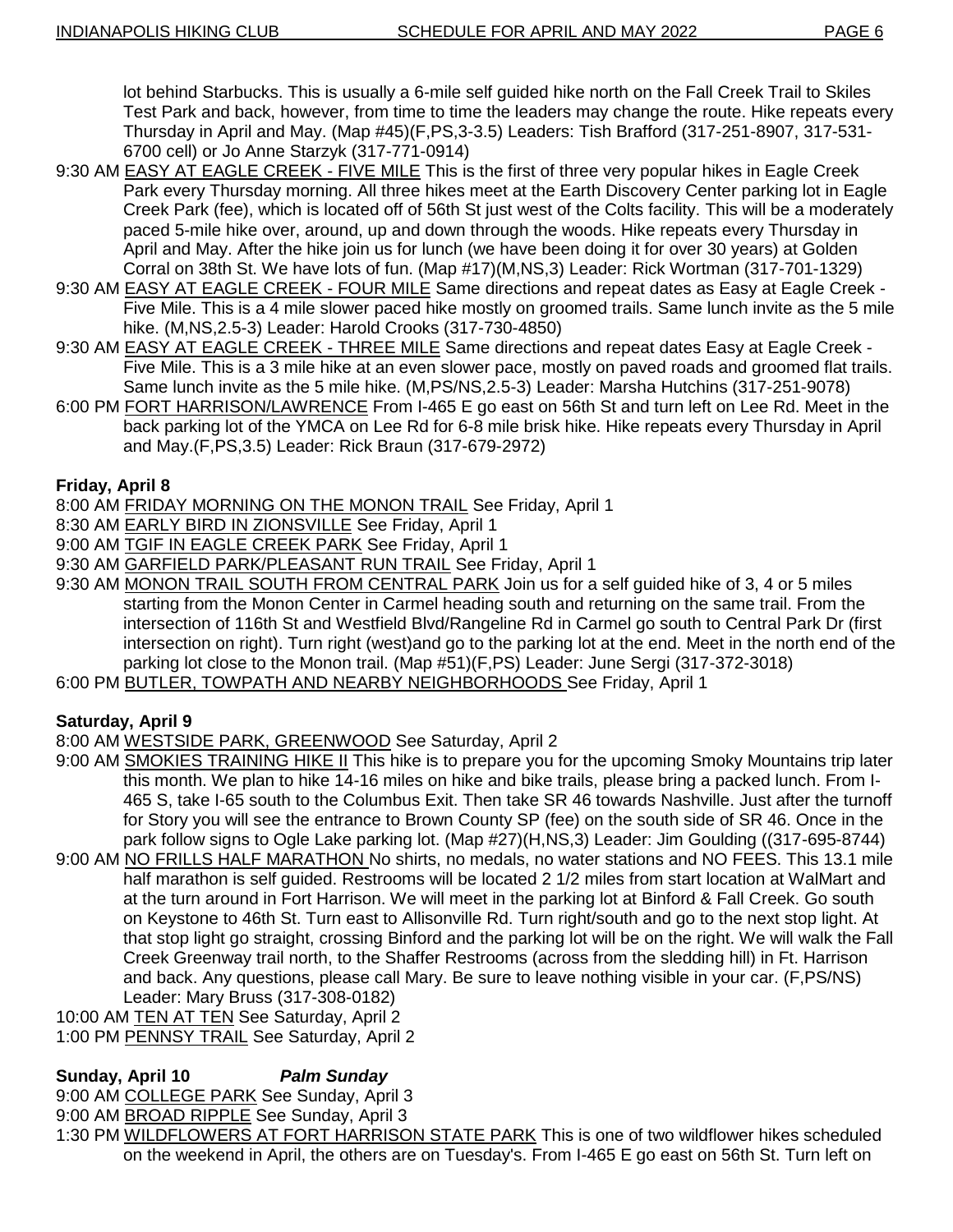Post Rd and turn left into Fort Harrison SP (fee). Meet at the Cherry Tree parking area for a 5 mile hike, stopping a bit to point out lovely spring ephemerals. If you want speed or distance, this hike may not be for you. (Map #18) (M,NS,2.5-3) Leader: Cheryl Smolecki (317-696-8922)

## **Monday, April 11**

- 9:00 AM CLEAR THE COBWEBS Meet in Eagle Creek Park (fee) at lot just inside 56th St entrance for a 6 or 8-mile brisk road hike. We will walk together for the first 3 miles to the restroom, then faster hikers may go on at their own pace. Hike repeats on the remaining Mondays in April and May, except May 2.(Map #40) (M,PS,3.5) Leader: Janet Cohen (317-873-6586)
- 9:15 AM SOUTHPORT PARK See Monday, April 4
- 9:30 AM SLOW & EASY AT CROWN HILL CEMETERY Enjoy a scenic walk in America's fourth largest private cemetery established in 1863 and final resting place to many famous Hoosiers and home to more than 100 tree species. From the 700 block of West 38th St, go north on Clarendon Rd to the cemetery entrance. Crown Hill has asked us to no longer use the main parking lot; it is reserved for funerals. Just after you enter the cemetery proper, please park behind the mausoleum (large limestone building) on both sides of the street not blocking any drive ways or dumpsters. Hike includes options of 3, 4 and 5 miles. Hike repeats on May 9. (Map #42)(M,PS/NS,2.5-3) Leader: Ed Wright (317-445- 5646)
- 4:00 PM BROAD RIPPLE EVENING HIKE See Monday, April 4
- 4:00 PM GREENWOOD MALL MONDAY AFTERNOON See Monday, April 4
- 6:00 PM EXPLORE FISHERS IN THE EVENING See Monday, April 4

## **Tuesday, April 12**

- 9:00 AM CENTRAL PARK/MONON TRAIL IN CARMEL See Tuesday, April 5
- 9:30 AM MERIDIAN WOODS See Tuesday, April 5
- 9:30 AM SOUTHWESTWAY PARK See Tuesday, April 5
- 10:30 AM EAST SIDE NEIGHBORHOODS See Tuesday, April 5
- 1:00 PM WILDFLOWER HIKE AT MOUNDS STATE PARK. Take I-69 north to Anderson, IN. Take exit 126 and go north (left) to SR 232. Turn right at SR 232 and follow the signs to Mounds State Park (fee) and meet in the Pavilion parking lot for a 4-5 mile hike. (Map #19) (M,NS/PS,2-2.5) Leader: Mary Ann Layman (317-346-1802, 317-412-5190 cell)
- 5:00 PM SCHOOL TO SCHOOL AND PERRY WOODS See April 5

#### **Wednesday, April 13**

9:00 AM MEADOWLARK PARK, CARMEL See Wednesday, April 6

- 9:00 AM AMPHITHEATER ROAD HIKE See Wednesday, April 6
- 9:00 AM BRISK WALK IN THE WOODS See Wednesday, April 6
- 9:30 AM PIKE LIBRARY AND NORTHWESTWAY PARK See Wednesday, April 6
- 9:30 AM DOWNTOWN INDY ON THE CULTURAL TRAIL See Wednesday, April 6
- 1:30 PM VERY SLOW AND VERY EASY AT CENTRAL PARK IN CARMEL See Wednesday, April 6
- 4:00 PM GREENWOOD PARK MALL WEDNESDAY AFTERNOON See Wednesday, April 6
- 4:30 PM EXPLORE ZIONSVILLE See Wednesday, April 6

#### **Thursday, April 14**

9:00 AM THE OTHER THURSDAY MORNING HIKE See Thursday, April 7

- 9:30 AM EASY AT EAGLE CREEK FIVE MILE See Thursday, April 7
- 9:30 AM EASY AT EAGLE CREEK FOUR MILE See Thursday, April 7
- 9:30 AM EASY AT EAGLE CREEK THREE MILE See Thursday, April 7
- 6:00 PM FORT HARRISON/LAWRENCE See Thursday, April 7

#### **Friday, April 15** *Good Friday and Passover Begins*

8:00 AM FRIDAY MORNING ON THE MONON TRAIL See Friday, April 1

- 8:30 AM EARLY BIRD IN ZIONSVILLE See Friday, April 1
- 9:00 AM TGIF IN EAGLE CREEK PARK See Friday, April 1
- 9:30 AM GARFIELD PARK/PLEASANT RUN TRAIL See Friday, April 1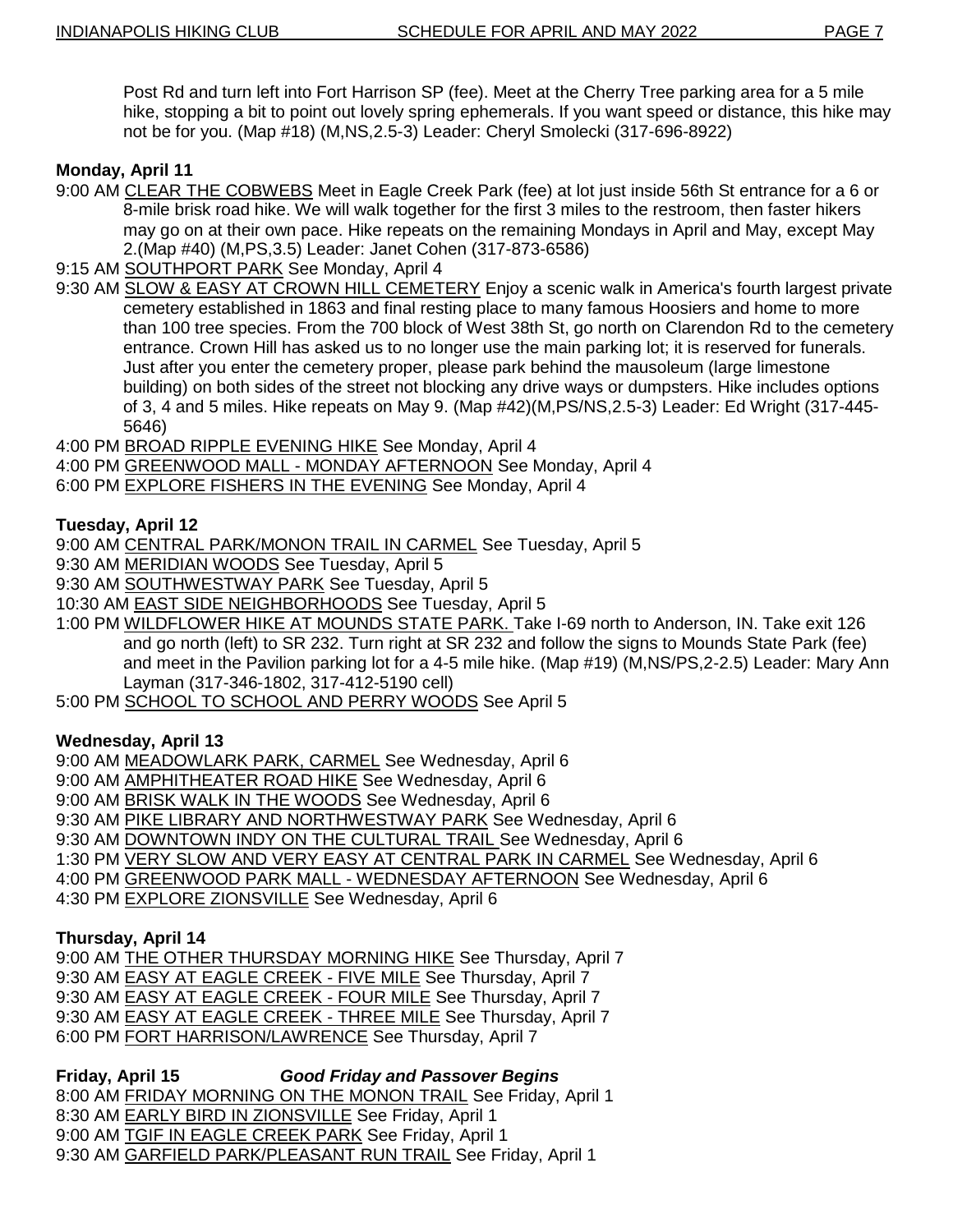9:30 AM PIKE LIBRARY AND NORTHWESTWAY PARK ON FRIDAY See Friday, April 1 6:00 PM BUTLER, TOWPATH AND NEARBY NEIGHBORHOODS See Friday, April 1

## **Saturday, April 16**

8:00 AM WESTSIDE PARK, GREENWOOD See Saturday, April 2

10:00 AM KARST FARM GREENWAY TRAIL From I-465 S take SR37/I 69 S to Bloomington Exit 117 (2nd St, Bloomfield Rd SR 45). Turn right onto SR45 and go for about a mile. Angle right onto Airport Rd (Karst Park sign) for about 500 feet, turn right onto Endwright Rd and go for about 1/4 mile to the Karst Park entrance on the left (2450 Endwright Rd). Drive to the stop sign in the park then turn left, continue to the parking lot by the playground. Restrooms are available in the building to the left as you drive toward the parking lot. This will be an 8-mile hike out and back with shorter options on the paved Karst Farm Greenway trail. Plan on having lunch at a restaurant in Bloomington. (F,PS,2.5) Leader: Edeltraud Evans (812-322-3972 cell)

10:00 AM TEN AT TEN See Saturday, April 2

1:00 PM PENNSY TRAIL See Saturday, April 2

## **Sunday, April 17** *Easter*

9:00 AM COLLEGE PARK See Sunday, April 3

- 9:00 AM BROAD RIPPLE See Sunday, April 3
- 1:00 PM DEVONSHIRES Join us on a 6 mile road hike though attractive and somewhat hilly neighborhoods which should be ablaze with spring color. Meet behind the Starbucks in the Avalon Crossing shopping center on the east side of Binford Blvd just south of 71st St. (M,PS,3) Leader: Ed Wright (317-445- 5646)

## **Monday, April 18**

9:00 AM CLEAR THE COBWEBS See Monday, April 11

- 9:15 AM SOUTHPORT PARK See Monday, April 4
- 9:30 AM RIVER ROAD PARK IN CARMEL We will hike the paved trails in River Road Park in Carmel along the White River and explore trails in nearby neighborhoods for options of 3, 4 or 5 miles. From I-465 N take Keystone Ave north to 116th St and turn east, go 2.4 miles to River Rd. Turn north onto River Rd and go 1.2 miles to River Rd Park. Note you will pass River Heritage Park. Park in the north lot by the restrooms. Hike repeats on May 16. (F,PS/NS,2.5-3) Leader: Ed Wright (317-445-5646)
- 4:00 PM BROAD RIPPLE EVENING HIKE See Monday, April 4
- 4:00 PM GREENWOOD MALL MONDAY AFTERNOON See Monday, April 4
- 6:00 PM EXPLORE FISHERS IN THE EVENING See Monday, April 4

## **MULTIDAY TRIP: Tuesday, April 19 – Thursday, April 21**

25<sup>th</sup> ANNUAL SMOKY MOUNTAINS GETAWAY Allow 7 hours to travel 400 miles. Go southeast on I-74 to I-275. Go south on I-275 around Cincinnati to I-75 south. Go south on I-75 to Knoxville, TN. Go east on I-640 to I-40. Continue east on I-40 to Exit 407 (Highway 66 – Sevierville exit). Go south on Highway 66, which become US 441, to Gatlinburg. John Schlechte, Konnie Schlechte, John Lyghtel and Tim Braun will lead AM and PM moderate hikes and Jim Goulding will lead more challenging full-day hikes. Bring water, snacks and lunch each day, as we may not return to Gatlinburg between hikes. Full details about all the hikes will be distributed on Tuesday morning at the Sugarland Visitors Center in Smoky Mountain NP (please don't miss this meeting). Contact John Schlechte (317-294-2021 cell or *[jschlechte@fastmail.com](mailto:jschlechte@fastmail.com)*) if you have questions regarding the moderate hikes. Contact Jim Goulding (317-695-8744 cell or *[jimgo21@gmail.com](mailto:jimgo21@gmail.com)*) for questions regarding the more strenuous hikes.Wednesday evening April 20, IHC will celebrate 25 years of great hiking in Smoky Mountains NP with a catered dinner (\$) in the historic Appalachian Clubhouse in the park. We hope you will join us for this event. Don't miss out — make a reservation with Konnie at *[kmschlechte@gmail.com.](mailto:kmschlechte@gmail.com)*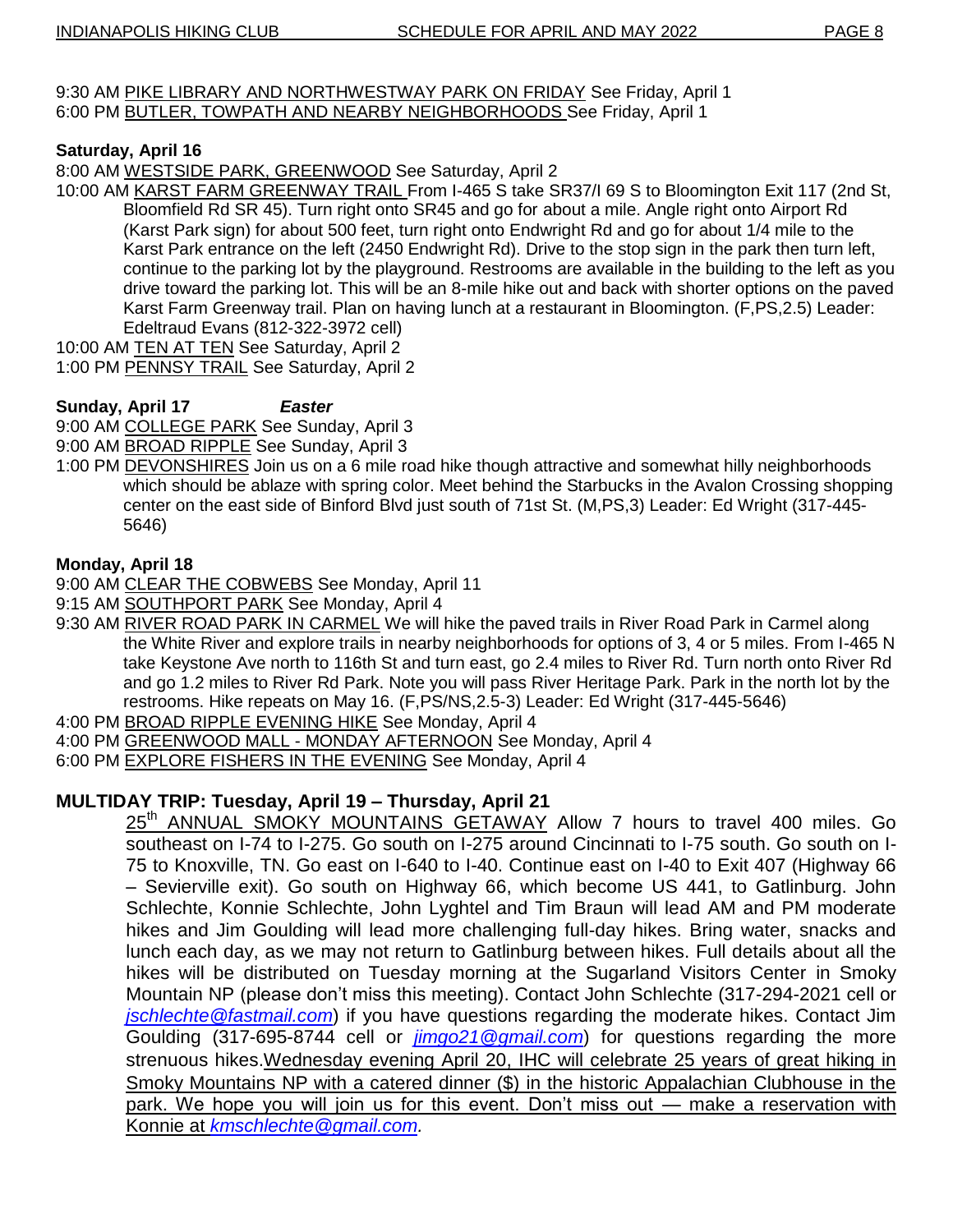## **Tuesday, April 19**

- 8:00 AM SMOKY MOUNTAINS (MODERATE) DAY 1 MORNING This will a moderate paced hike of about 5 miles. Meet at the Sugarland Visitor Center in Smoky Mountains NP. A 3-day schedule of all hikes will be provided at this time. Leader: John Schlechte (317-294-2021 cell)
- 8:00 AM SMOKY MOUNTAINS (CHALLENGING) DAY 1 FULL DAY This hike will be a challenging 13-17 miles hike taking the better part of the day. Meet at the Sugarland Visitor Center. A 3-day schedule of all hikes will be provided at this time. Leader: Jim Goulding (317-695-8744 cell)

The following hike was added on April 11 and will only appear on the website, not the printed schedule

- 9:00 AM NEBO RIDGE This will be a 17-mile brisk trail hike out and back on the Nebo Ridge Trail. Bring snacks/lunch and plenty of water. Allow 1.5 hours travel time from I-465 S. Take I-65 south to SR 46 at Columbus. Go west on SR 46 to SR 135 and turn south (left). Go 9 miles to the community of Story (just a few buildings). At the Story Inn go straight off SR 135 onto the unmarked paved Elkinsville Rd, which eventually becomes a gravel road. Travel about 2.7 miles. At a creek bridge take the left fork and go 0.3 miles to the Nebo Ridge trailhead on your left. Rain or shine is fine, heavy winds will cancel this hike, so be sure to check the website the morning of the hike. (H,NS,3-3.5) Leader: Theresa Ray (317-627-1205)
- 9:00 AM CENTRAL PARK/MONON TRAIL IN CARMEL See Tuesday, April 5
- 9:30 AM MERIDIAN WOODS See Tuesday, April 5
- 10:00 AM KRANNERT PARK AND NEAR BY NEIGHBORHOODS Meet in the NW corner of the parking lot at Krannert Park located at 605 S High School Rd for a 5-6 mile hike. Krannert Park is midway between Washington St and Rockville Rd so exit I-465 W at either exit and head west. From Washington St go west to the first light (High School Rd) and turn right (north) or from Rockville Rd go west and turn left (south) at the first light. (F,PS/NS,2.5-3) Leader: Pat Lawler (317-329-2779, 317-652-2779 cell) 10:30 AM EAST SIDE NEIGHBORHOODS See Tuesday, April 5
- 1:00 PM WILDFLOWER HIKE ON THE WEST SIDE OF EAGLE CREEK Because of reported muddy trails, we are going to park in a different location for this hike on the west side of Eagle Creek Park. Take 56th S west past the main entrance to Eagle Creek Park and continue across the causeway and take the second right into the first golf course parking lot. (Note, usually we take the first right after the causeway with the statue of the Iron Bear, but not today.) (M,NS,2-2.5) Leader: Mary Ann Layman
- (317-346-1802, 317-412-5190 cell) 1:00 PM SMOKY MOUNTAINS (MODERATE) – DAY 1 AFTERNOON This hike will start around 1 PM and be about 5 miles. Location and start time will be announced at the 8:00 AM morning hike. Contact: John Schlechte (317-294-2021 cell)
- 5:00 PM SCHOOL TO SCHOOL AND PERRY WOODS See April 5

## **Wednesday, April 20**

- 8:00 AM SMOKY MOUNTAINS (MODERATE) DAY 2 MORNING This will be about a 5 mile hike. Details, location, start time and leader, will be announced at the previous morning's initial meeting. Contact: John Schlechte (317-294-2021 cell)
- 8:00 AM SMOKY MOUNTAINS (MODERATE) DAY 2 FULL DAY This hike will involve a short car shuttle. Hike starts on the Appalachian Trail at Clingmans Dome Tower and ends at Newfound Gap (about 8- 9 miles). You will want to pack lunch. Dull details will be available at the previous morning's initial meeting. Leader Tim Braun (317-408-3051 cell)
- 8:00 AM SMOKY MOUNTAINS (CHALLENGING) DAY 2 FULL DAY This will be a 13-17 mile hike. Full Details including meeting location and time will be announced at the previous morning's initial meeting. Leader: Jim Goulding (317-695-8744 cell)
- 9:00 AM MEADOWLARK PARK, CARMEL See Wednesday, April 6
- 9:00 AM AMPHITHEATER ROAD HIKE See Wednesday, April 6
- 9:00 AM BRISK WALK IN THE WOODS See Wednesday, April 6
- 9:30 AM PIKE LIBRARY AND NORTHWESTWAY PARK See Wednesday, April 6
- 9:30 AM DOWNTOWN INDY ON THE CULTURAL TRAIL See Wednesday, April 6
- 1:00 PM SMOKY MOUNTAINS (MODERATE) DAY 2 AFTERNOON Plan on this hike being about 5 miles at a moderate pace. Details, including start time and meeting loction will be announced at the previous morning's initial meeting. Leader: John Schlechte (317-294-2021 cell)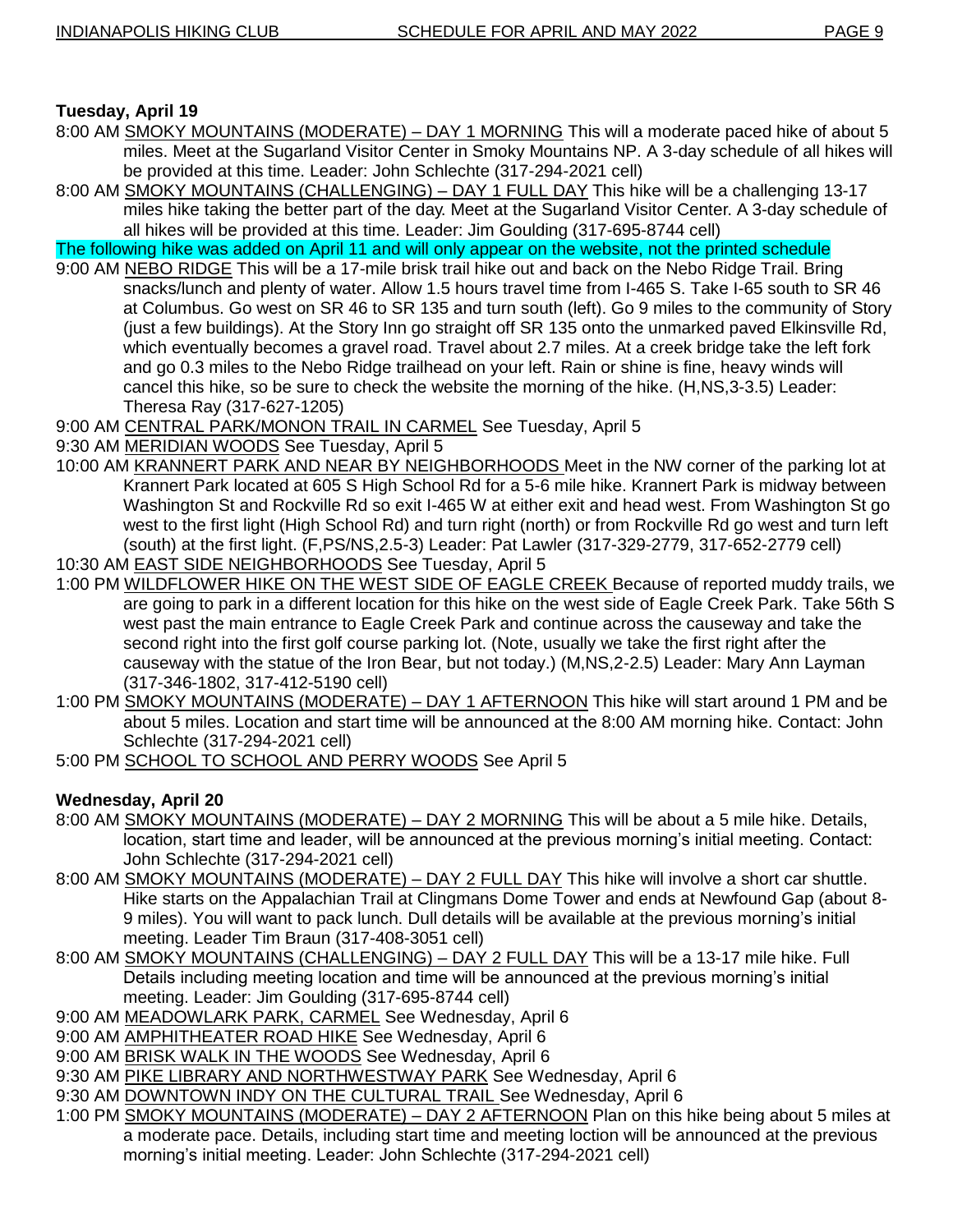- 1:30 PM VERY SLOW AND VERY EASY AT CENTRAL PARK IN CARMEL See Wednesday, April 6
- 1:30 PM BUTLER-TARKINGTON NEIGHBORHOOD WALK See Wednesday, April 6
- 4:00 PM GREENWOOD PARK MALL WEDNESDAY AFTERNOON See Wednesday, April 6
- 4:30 PM EXPLORE ZIONSVILLE See Wednesday, April 6

## **Thursday, April 21**

- 8:00 AM SMOKY MOUNTAINS (MODERATE) DAY 3 MORNING Plan on this being about 5 miles at a moderate pace. Details will be announced at Tuesday morning's initial meeting. Leader: John Schlechte (317-294-2021 cell)
- 8:00 AM SMOKY MOUNTAINS (CHALLENGING) DAY 3 FULL DAY Plan on this hike being between 13 and 17 miles at a brisk pace and hilly terrain. Details will be announced at Tuesday morning's initial meeting. Leader: Jim Goulding (317-695-8744 cell)
- 9:00 AM THE OTHER THURSDAY MORNING HIKE See Thursday, April 7
- 9:30 AM EASY AT EAGLE CREEK FIVE MILE See Thursday, April 7
- 9:30 AM EASY AT EAGLE CREEK FOUR MILE See Thursday, April 7
- 9:30 AM EASY AT EAGLE CREEK THREE MILE See Thursday, April 7
- 1:00 PM SMOKY MOUNTAINS (MODERATE) DAY 3 AFTERNOON This will be about a 5 mile hike at a moderate pace. Details will be announced at Tuesday morning's initial meeting. Leader: John Schlechte (317-294-2021 cell)
- 6:00 PM FORT HARRISON/LAWRENCE See Thursday, April 7

## **Friday, April 22** *Earth Day*

8:00 AM FRIDAY MORNING ON THE MONON TRAIL See Friday, April 1

- 8:30 AM EARLY BIRD IN ZIONSVILLE See Friday, April 1
- 9:00 AM TGIF IN EAGLE CREEK PARK See Friday, April 1
- 9:30 AM GARFIELD PARK/PLEASANT RUN TRAIL See Friday, April 1
- 6:00 PM BUTLER, TOWPATH AND NEARBY NEIGHBORHOODS See Friday, April 1

#### **Saturday, April 23**

8:00 AM WESTSIDE PARK, GREENWOOD See Saturday, April 2

- 10:00 AM TEN AT TEN See Saturday, April 2
- 1:00 PM PENNSY TRAIL See Saturday, April 2

## **Sunday, April 24**

- 9:00 AM COLLEGE PARK See Sunday, April 3
- 9:00 AM BROAD RIPPLE See Sunday, April 3
- 1:00 PM WILDFLOWER HIKE HOLLIDAY PARK Because of the diversity of terrain and numerous water sources, Holliday Park is arguably the best place in the Indy area to view spring wildflowers. Meet at the Nature Center parking lot, 6340 Spring Mill Rd, for a 4 mile slow and easy hike with commentary focusing on late blooming wildflowers, which are usually gone by early May. This is the one of only two weekend wildflower hikes (other on April 10) for people who cannot make the Tuesday wildflower hikes in April. (Map #47) (M,NS,2-2.5) Leader: Ed Wright (317-445-5646)
- 1:30 PM SUNDAY AFTERNOON ON THE B&O From I-465 W take exit 16A to Crawfordsville Rd west thru Clermont to Hornaday Rd in Brownsburg, turn left and go about 5-6 miles to Cardinal Park parking lot just north of 3300 Hornaday Rd, west side of road. This will be 6-9 miles out and back self guided hike. Restrooms are available. Repeats May 1 and 29. (F,PS) Leader: Kae Ramey (317-701-5805 cell)

## **Monday, April 25**

9:00 AM CLEAR THE COBWEBS See Monday, April 11

- 9:15 AM SOUTHPORT PARK See Monday, April 4
- 9:30 AM SLOW & EASY BROAD RIPPLE PARK & BEYOND Park in Broad Ripple Park, 1550 Broad Ripple Ave in the large parking lot behind the dog park to the right of the swimming pool. Hike options of 3, 4 and 5 miles. Hike repeats on May 23. (Map #57)(F,HS/PS/NS,2.5-3) Leader: Ed Wright (317-445- 5646)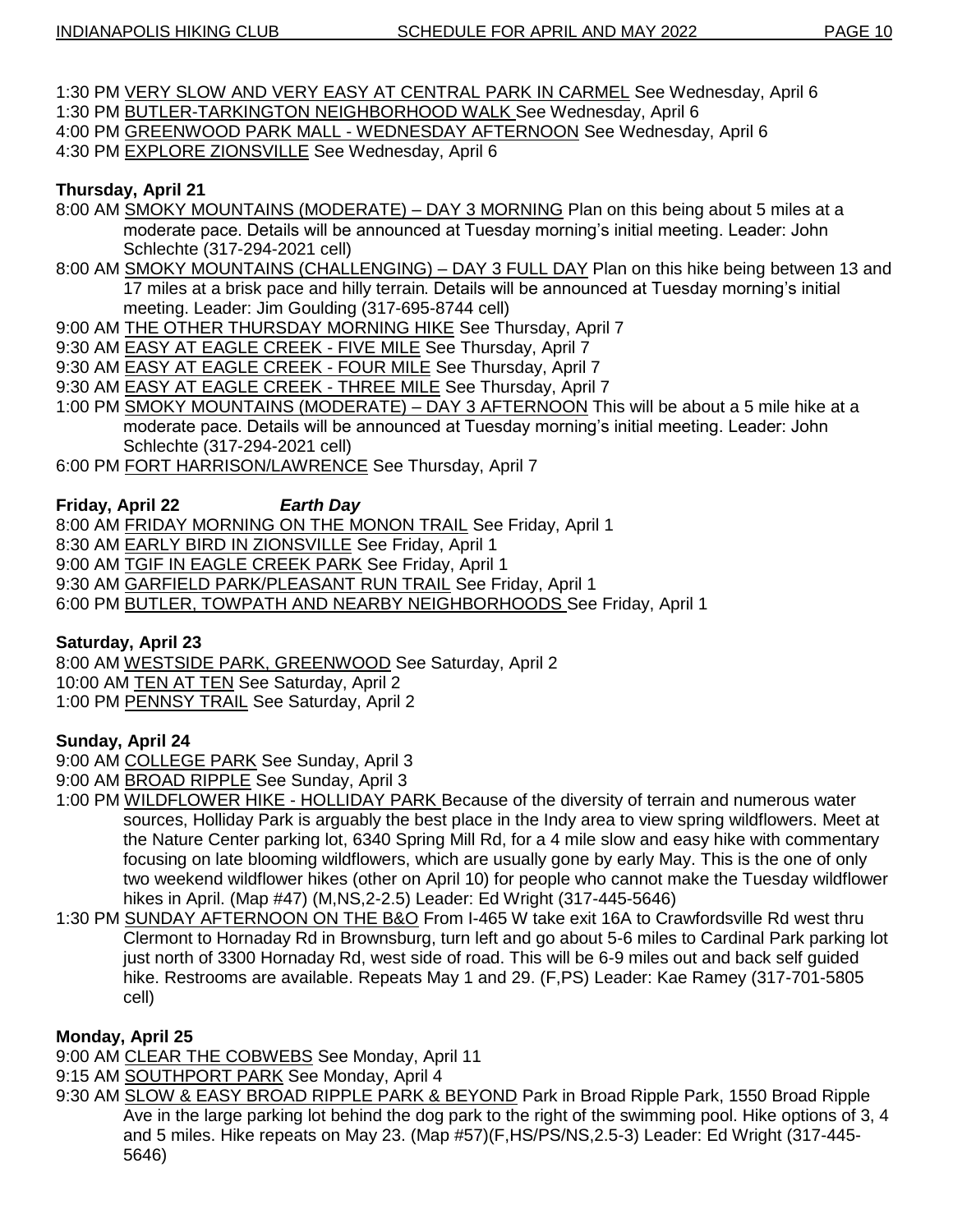- 4:00 PM BROAD RIPPLE EVENING HIKE See Monday, April 4
- 4:00 PM GREENWOOD MALL MONDAY AFTERNOON See Monday, April 4
- 6:00 PM EXPLORE FISHERS IN THE EVENING See Monday, April 4

## **Tuesday, April 26**

9:00 AM CENTRAL PARK/MONON TRAIL IN CARMEL See Tuesday, April 5

- 9:00 AM PENDLETON FALLS From I-465 N, go north on I-69 about 18 miles to the Pendleton exit. Turn right after leaving I-69 and travel through Pendleton to the 2nd stoplight. Turn right and park behind the bank building in the main part of town. We will hike around historic Pendleton for 5-6 miles, including Pendleton Falls Park. After the hike join us at one of Pendleton's local restaurants. Hike repeats on May 24. (Map #59)(F,PS/NS,3) Leader: Elaine Wright (317-753-5516)
- 9:30 AM MERIDIAN WOODS See Tuesday, April 5
- 9:30 AM SOUTHWESTWAY PARK See Tuesday, April 5
- 9:30 AM FORT HARRISON STATE PARK Enjoy a 5-mile hike on forested trails. From I-465 NE go east on 56th St and turn left on Post Rd then turn left into the park (fee). Meet at the Cherry Tree parking lot. Hike repeats on May 10.(Map #18) (M,NS,2.5) Leader: John Schlechte (317-294-2021 cell)
- 10:00 AM RIVERSIDE PARK AND NEARBY NEIGHBORHOODS This will be a 6-mile hike. From Meridian St go west on 16th St to 1502 W. 16th St. Park at the soccer field on 16th across from old Bush Stadium. We will have one restroom stop in the middle of the hike. (F,PS,2.5-3) Leader: Pat Lawler (317-329- 2779, 317-652-2779 cell)
- 10:30 AM EAST SIDE NEIGHBORHOODS See Tuesday, April 5
- 1:00 PM WILDFLOWER HIKE AT MCCORMICK'S CREEK STATE PARK We usually see more varieties of wildflowers at this state park than at any other location. From I-465 SW, take SR 67 southwest to Spencer. Turn left (east) on SR 46 and proceed to park entrance (fee). Meet at the Nature Center for a 4-5 mile hike to enjoy the many wildflowers. Those that want to come early, can meet other hikers at Chambers Restaurant in Spencer. To get to Chambers, turn right (west) on SR 46 and go to Main St (stoplight) and turn left on Main St and go several blocks to Market, turn right and Chambers will be on your left just before the next intersection, South Montgomery St. (Map #24) (M,NS/PS,2-2.5) Leader: Mary Ann Layman (317-346-1802-home or 317-412-5190 cell)
- 5:00 PM SCHOOL TO SCHOOL AND PERRY WOODS See April 5

#### **Wednesday, April 27**

- 9:00 AM MEADOWLARK PARK, CARMEL See Wednesday, April 6
- 9:00 AM AMPHITHEATER ROAD HIKE See Wednesday, April 6
- 9:00 AM BRISK WALK IN THE WOODS See Wednesday, April 6
- 9:30 AM PIKE LIBRARY AND NORTHWESTWAY PARK See Wednesday, April 6
- 9:30 AM DOWNTOWN INDY ON THE CULTURAL TRAIL See Wednesday, April 6
- 1:30 PM VERY SLOW AND VERY EASY AT CENTRAL PARK IN CARMEL See Wednesday, April 6
- 1:30 PM BUTLER-TARKINGTON NEIGHBORHOOD WALK See Wednesday, April 6
- 4:00 PM GREENWOOD PARK MALL WEDNESDAY AFTERNOON See Wednesday, April 6
- 4:30 PM EXPLORE ZIONSVILLE See Wednesday, April 6

#### **Thursday, April 28**

- 9:00 AM THE OTHER THURSDAY MORNING HIKE See Thursday, April 7
- 9:30 AM EASY AT EAGLE CREEK FIVE MILE See Thursday, April 7
- 9:30 AM EASY AT EAGLE CREEK FOUR MILE See Thursday, April 7
- 9:30 AM EASY AT EAGLE CREEK THREE MILE See Thursday, April 7
- 6:00 PM FORT HARRISON/LAWRENCE See Thursday, April 7

#### **Friday, April 29**

8:00 AM FRIDAY MORNING ON THE MONON TRAIL See Friday, April 1

- 8:30 AM EARLY BIRD IN ZIONSVILLE See Friday, April 1
- 9:00 AM TGIF IN EAGLE CREEK PARK See Friday, April 1
- 9:30 AM GARFIELD PARK/PLEASANT RUN TRAIL See Friday, April 1
- 9:30 AM PIKE LIBRARY AND NORTHWESTWAY PARK ON FRIDAY See Friday, April 1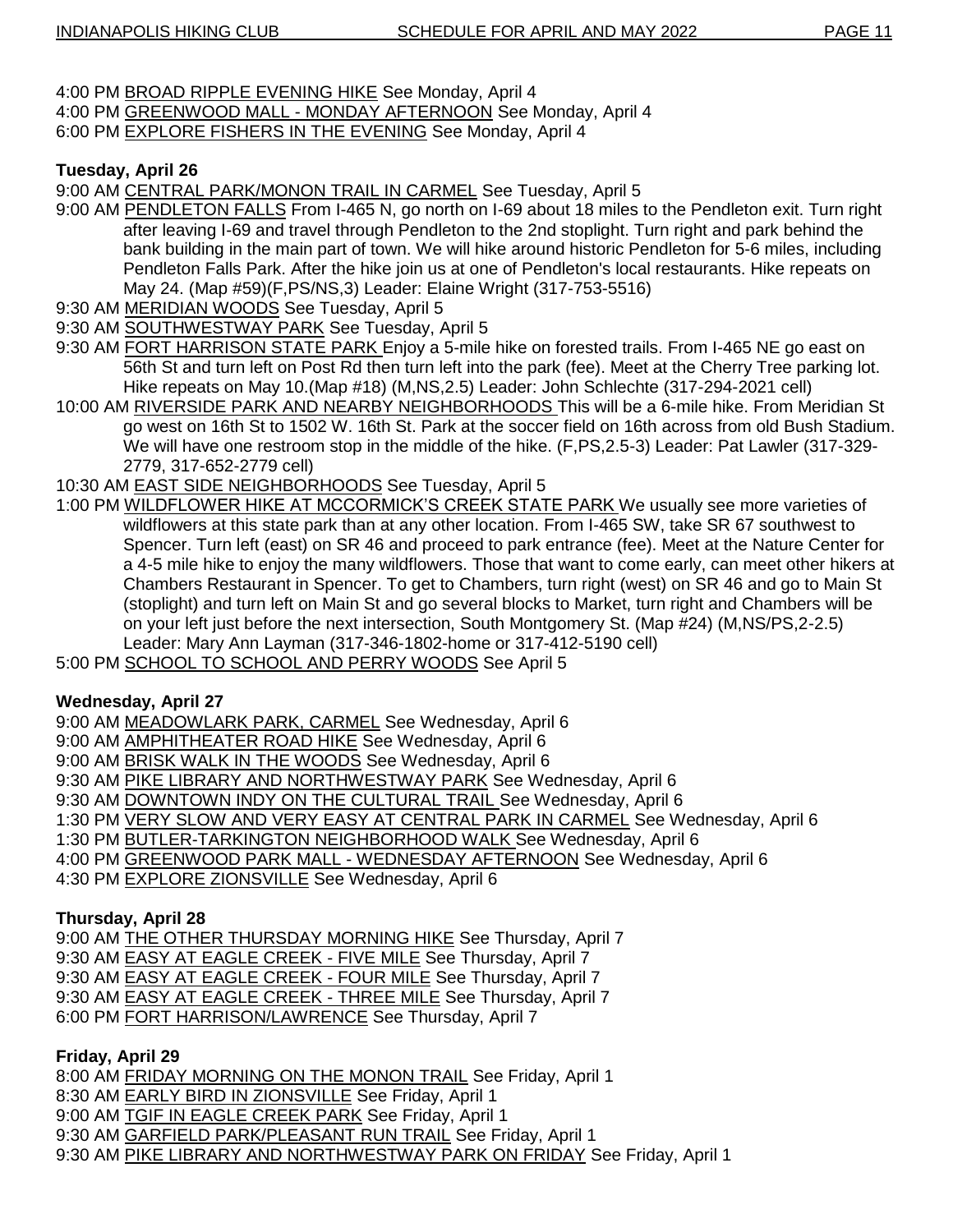1:00 PM BOOK CLUB HIKE - NORTHWESTWAY PARK Before the hike read *The Curious Incident of the Dog in the Night-Time* by Mark Haddon. Meet at Katy & Phil Smith's house - check your directory or call for the address. We will discuss the book before the hike mostly in Northwestway Park, with discussion possibly outside. You may hike and join the discussion even if you haven't read the book. Hike will be 5 miles with shorter options. (F,PS) Leader: Katy Smith (317-966-8702)

6:00 PM BUTLER, TOWPATH AND NEARBY NEIGHBORHOODS See Friday, April 1

## **Saturday, April 30**

8:00 AM WESTSIDE PARK, GREENWOOD See Saturday, April 2

- 10:00 AM RACCOON SRA / HARDEN LAKE Join us for a 5-6 mi wooded hike. Terrain is moderate with some hilly trail sections. This SRA is more rugged than most state parks. Trails are through mature forest with scenic overlooks of a 2000-acre lake and sandstone cliffs. We'll check out the pioneer 1800's Payne Cemetery. Meet in the parking lot near the Fish Cleaning Station Parking Lot across from the beach. From I-465 W, travel west about 45 miles on US 36 to the property entrance, 1588 S Raccoon Pkwy, Rockville (fee). Bathrooms available. Join us for lunch after the hike at the fun Thirty Six Saloon and Grill in Rockville. They have awesome barbecue! (M,NS-PS,2.5) Leader: Terry Roesch (317-910- 2943-cell)
- 10:00 AM BIG 4 TRAIL THORNTOWN TO COLFAX Meet in Thorntown at the parking lot located on the east side of Stookey's Restaurant (125 E. Main St., Thorntown). We will hike the recently completed extension of the Big 4 Trail - Thorntown to Colfax and back to Thorntown for a total of 12 miles. This hike offers people the option of walking fewer or more miles (self-guided). Directions to Thorntown: Take I-65N. to SR52W. (Lebanon/exit 141). Continue on SR52W, turning left on SR47 (Thorntown), turn right on N. Pearl Street for parking. Following the hike, consider joining us for lunch at Stookey's. (F,HS,3) Leader: Susan Sievers (317-513-5239)

10:00 AM TEN AT TEN See Saturday, April 2

1:00 PM PENNSY TRAIL See Saturday, April 2

#### **Sunday, May 1**

- 9:00 AM COLLEGE PARK See Sunday, April 3
- 9:00 AM BROAD RIPPLE See Sunday, April 3
- 1:00 PM NONIE WERBE KRAUSS NATURE PRESERVE Join us to hike this 77 acre nature preserve in Fishers just east of the Carmel border. Spring wild flowers should be abundant. On this 7 mile loop hike we will also walk in Founders Park and nearby neighborhoods. There is a shorter 4 mile option, which includes the nature preserve. Meet at Founders Park in Carmel. From I-465 N take Keystone Ave north to 116th St and turn right (east) and go to Hazel Dell Pkwy. From the round-about, drive north on Hazel Dell 1/4 mile to the entrance to Founders park on your right. (F,PS/NS,3) Leader: Ed Wright (317-445-5646)
- 1:30 PM SUNDAY AFTERNOON ON THE B&O See Sunday, April 24

## **Monday, May 2**

9:00 AM MORNING CONSTITUTIONAL See Monday, April 4

- 9:15 AM SOUTHPORT PARK See Monday, April 4
- 9:30 AM SLOW & EASY: TOWPATH, BUTLER, ROCKY RIPPLE See Monday, April 4
- 4:00 PM BROAD RIPPLE EVENING HIKE See Monday, April 4
- 4:00 PM GREENWOOD MALL MONDAY AFTERNOON See Monday, April 4
- 6:00 PM EXPLORE FISHERS IN THE EVENING See Monday, April 4

#### **Tuesday, May 3**

9:00 AM CENTRAL PARK/MONON TRAIL IN CARMEL See Tuesday, April 5

9:30 AM MERIDIAN WOODS See Tuesday, April 5

9:30 AM SOUTHWESTWAY PARK See Tuesday, April 5

9:30 AM LET'S EXPLORE BROAD RIPPLE See Tuesday, April 5

1:30 PM TUESDAY AFTERNOON ON THE B&O See Tuesday, April 5

5:00 PM SCHOOL TO SCHOOL AND PERRY WOODS See April 5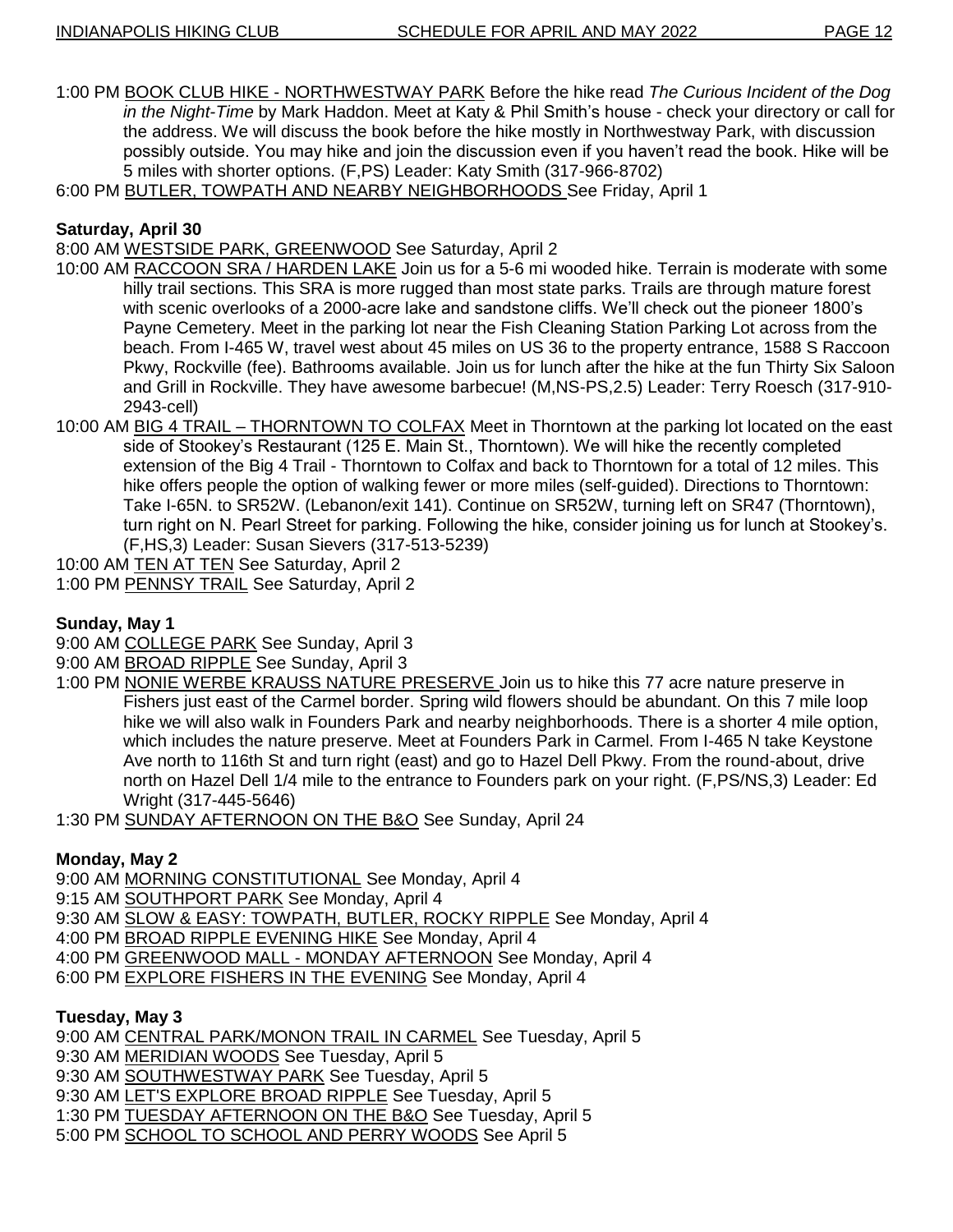#### **Wednesday, May 4**

- 9:00 AM MEADOWLARK PARK, CARMEL See Wednesday, April 6
- 9:00 AM **AMPHITHEATER ROAD HIKE** See Wednesday, April 6
- 9:00 AM BRISK WALK IN THE WOODS See Wednesday, April 6
- 9:30 AM PIKE LIBRARY AND NORTHWESTWAY PARK See Wednesday, April 6
- 9:30 AM DOWNTOWN INDY ON THE CULTURAL TRAIL See Wednesday, April 6
- 1:30 PM BUTLER-TARKINGTON NEIGHBORHOOD WALK See Wednesday, April 6
- 4:00 PM GREENWOOD PARK MALL WEDNESDAY AFTERNOON See Wednesday, April 6
- 4:30 PM EXPLORE ZIONSVILLE See Wednesday, April 6

#### **Thursday, May 5**

- 9:00 AM THE OTHER THURSDAY MORNING HIKE See Thursday, April 7
- 9:30 AM EASY AT EAGLE CREEK FIVE MILE See Thursday, April 7
- 9:30 AM EASY AT EAGLE CREEK FOUR MILE See Thursday, April 7
- 9:30 AM EASY AT EAGLE CREEK THREE MILE See Thursday, April 7
- 6:00 PM FORT HARRISON/LAWRENCE See Thursday, April 7

## **Friday, May 6**

- 8:00 AM FRIDAY MORNING ON THE MONON TRAIL See Friday, April 1
- 8:30 AM EARLY BIRD IN ZIONSVILLE See Friday, April 1
- 9:00 AM TGIF IN EAGLE CREEK PARK See Friday, April 1
- 9:30 AM GARFIELD PARK/PLEASANT RUN TRAIL See Friday, April 1
- 9:30 AM SPRING SOUNDS AND SITES IN MACGREGOR PARK MacGregor Park is a 96 acre nature park located in Westfield. We will hike 4-5 miles on natural trails through scenic woods and prairies and see many birds and spring wildflowers. Take US 31 north to the Sheridan Rd (SR 38) exit and turn east. The park is located just east of US 31 on SR 38. You will turn north into the park and pass the playground and continue to the main parking lot. We will hike in the park 4-5 miles. (M,NS,2.5-3) Leader: June Sergi (317-372-3018)
- 6:00 PM OVER, AROUND & THROUGH IUPUI Meet in downtown Shapiro's Deli lot, 808 S. Meridian St, for a 6-mile hike. Please park in the rear of the lot away from the restaurant entrance. Hike repeats every Friday in May. (Map #41) (F,PS,3.5) Leader: Jim Griffin (317-294-1121)

## **Saturday, May 7**

- 7:00 AM 500 FESTIVAL MINI-MARATHON AND 5K This famous 13-mile and 3-mile self guided hike starts and ends downtown. If you are registered for this event, you can obtain club credit by calling or emailing the leader, who will verify your completion through the 500 Festival web site race results. (F,PS) Leader: Julie Litten (317-407-4652, *[littenjulie@gmail.com](mailto:littenjulie@gmail.com)*)
- 8:00 AM WESTSIDE PARK, GREENWOOD See Saturday, April 2
- 10:00 AM TEN AT TEN See Saturday, April 2

#### **Sunday, May 8** *Mother's Day*

- 9:00 AM COLLEGE PARK See Sunday, April 3
- 9:00 AM BROAD RIPPLE See Sunday, April 3
- 1:00 PM AROUND LAKE MAXINHALL This is a 6 mile hike that Michele used to lead around Lake Maxinhall and through pretty neighborhoods. From I-465 N take Binford Ave south to 62nd St or if coming from the south take Fall Creek Pkwy north to Binford Ave and go north to 62nd St. Head west on 62nd St about 1/3 mile to Eastwood Middle School on the left. Meet in the parking lot at the front of school just east of the school. (F,PS,3) Leader: Michele Kestle (317-251-7157)

#### **Monday, May 9**

9:00 AM CLEAR THE COBWEBS See Monday, April 11

- 9:15 AM SOUTHPORT PARK See Monday, April 4
- 9:30 AM SLOW & EASY AT CROWN HILL CEMETERY See Monday, April 11
- 4:00 PM BROAD RIPPLE EVENING HIKE See Monday, April 4
- 4:00 PM GREENWOOD MALL MONDAY AFTERNOON See Monday, April 4
- 6:00 PM EXPLORE FISHERS IN THE EVENING See Monday, April 4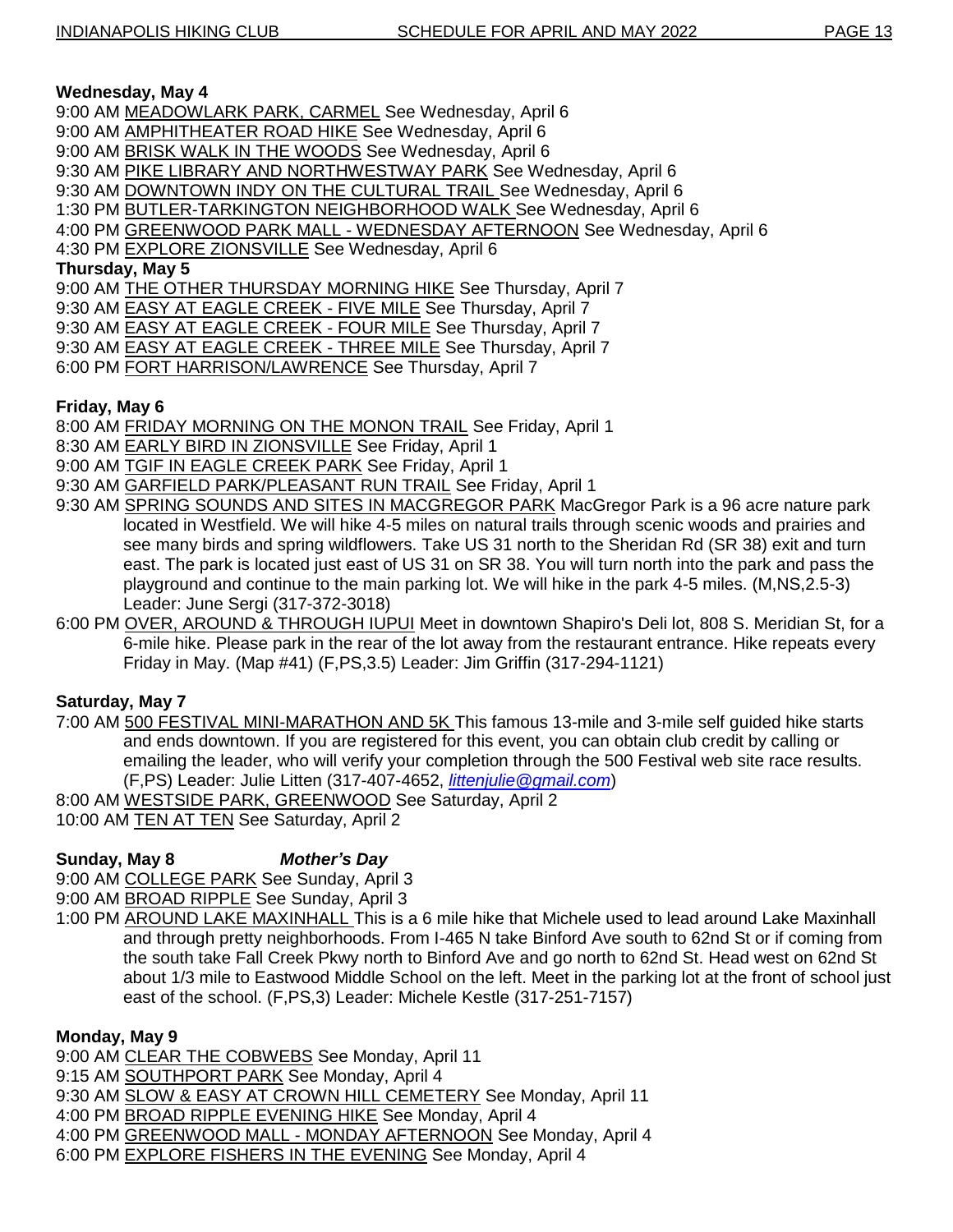## **Tuesday, May 10**

9:00 AM CENTRAL PARK/MONON TRAIL IN CARMEL See Tuesday, April 5

9:30 AM MERIDIAN WOODS See Tuesday, April 5

9:30 AM SOUTHWESTWAY PARK See Tuesday, April 5

9:30 AM FORT HARRISON STATE PARK See Tuesday, April 26

10:00 AM ELLENBERGER PARK AND PLEASANT RUN SOUTH Ellenburger Park is located at the corner of St Clair St and N Ritter. Take Washington St east from downtown to Ritter (about 4.5 miles). Turn left (N) and go to St Clair (about .5 mi). The park will be on your left. (F,PS/NS,2.5-3) Leader: Pat Lawler (317-329-2779, 317-652-2779 cell)

10:30 AM EAST SIDE NEIGHBORHOODS See Tuesday, April 5

2:00 PM DOWNTOWN FISHERS ON THE NICKEL PLATE TRAIL Join us for a 5 mile hike on the Nickel Plate Trail in Fishers and other nearby trails. From I-465 N, take I-69 north to 116 St and go west for about 1/2 mile to Municipal Dr. Find a parking spot on the street, before the circle and Government Center or close by in a free parking garage. Meet in the Central Green, a small park dividing Municipal Dr. (F,PS,3) Leader: John Lyghtel (317-626-9117)

5:00 PM SCHOOL TO SCHOOL AND PERRY WOODS See April 5

## **Wednesday, May 11**

9:00 AM MEADOWLARK PARK, CARMEL See Wednesday, April 6

- 9:00 AM AMPHITHEATER ROAD HIKE See Wednesday, April 6
- 9:00 AM BRISK WALK IN THE WOODS See Wednesday, April 6
- 9:30 AM PIKE LIBRARY AND NORTHWESTWAY PARK See Wednesday, April 6
- 9:30 AM DOWNTOWN INDY ON THE CULTURAL TRAIL See Wednesday, April 6
- 1:30 PM BUTLER-TARKINGTON NEIGHBORHOOD WALK See Wednesday, April 6
- 4:00 PM GREENWOOD PARK MALL WEDNESDAY AFTERNOON See Wednesday, April 6
- 4:30 PM EXPLORE ZIONSVILLE See Wednesday, April 6

#### **Thursday, May 12**

- 9:00 AM THE OTHER THURSDAY MORNING HIKE See Thursday, April 7
- 9:30 AM EASY AT EAGLE CREEK FIVE MILE See Thursday, April 7
- 9:30 AM EASY AT EAGLE CREEK FOUR MILE See Thursday, April 7
- 9:30 AM EASY AT EAGLE CREEK THREE MILE See Thursday, April 7
- 6:00 PM FORT HARRISON/LAWRENCE See Thursday, April 7

## **MULTI DAY TRIP: Friday, May 13 - Wednesday, May 18**

HIGHLANDS OF SCOTLAND Twice cancelled due to the pandemic, third time is a charm. Mervyn Cohen is leading this trip and it is currently fully booked. Although the hotel and coach parts of the trip are full, any Club member is welcome to join any hike, should they be visiting Scotland. If this applies to you, please contact Mervyn by email at *[mecohen@iu.edu](mailto:mecohen@iu.edu)* for details about how you can join the group and receive mileage credit.

## **Friday, May 13**

- 8:00 AM SCOTLAND DAY 1 MORNING This hike will be 5.7 miles in Loch Garten. Check with the leader for details and start times. (M,NS,2.5) Leader: Mervyn Cohen (317-417-2626, *[mecohen@iupui.edu](mailto:mecohen@iupui.edu)*)
- 8:00 AM FRIDAY MORNING ON THE MONON TRAIL See Friday, April 1
- 8:30 AM EARLY BIRD IN ZIONSVILLE See Friday, April 1
- 9:00 AM TGIF IN EAGLE CREEK PARK See Friday, April 1
- 9:30 AM GARFIELD PARK/PLEASANT RUN TRAIL See Friday, April 1
- 9:30 AM PIKE LIBRARY AND NORTHWESTWAY PARK ON FRIDAY See Friday, April 1
- 1:00 PM SCOTLAND DAY 1 AFTERNOON This hike will be 4.6 miles in Loch an Eilen. Check with the leader for details and start times. (M,NS,2.5) Leader: Mervyn Cohen (317-417-2626, *[mecohen@iupui.edu](mailto:mecohen@iupui.edu)*)
- 6:00 PM OVER, AROUND & THROUGH IUPUI See Friday, May 6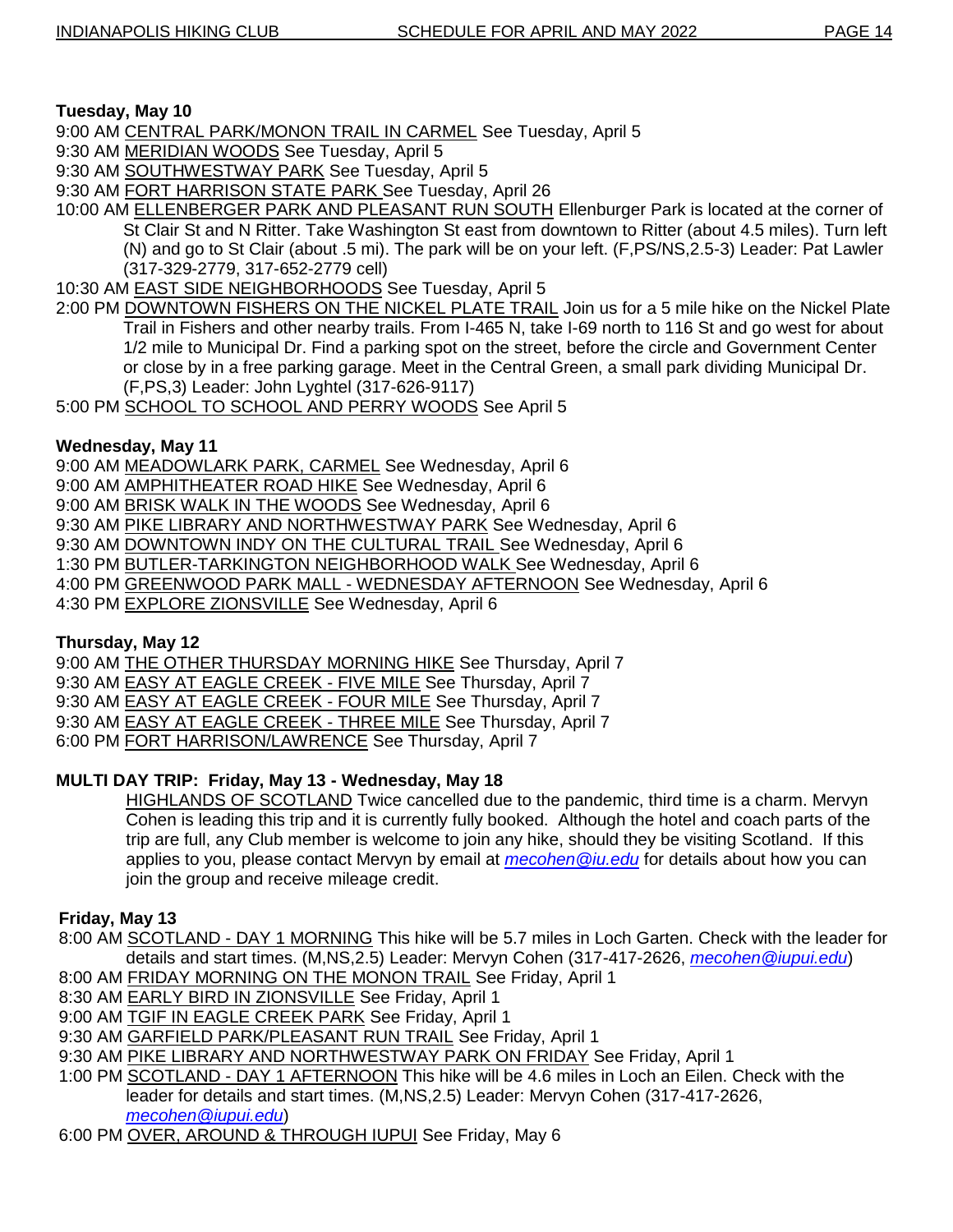## **Saturday, May 14**

- 8:00 AM SCOTLAND DAY 2 MORNING This hike will be 4.7 miles in Pitlochry. Check with the leader for details and start time. (M,NS,2.5) Leader: Mervyn Cohen (317-417-2626, *[mecohen@iupui.edu](mailto:mecohen@iupui.edu)*)
- 8:00 AM WESTSIDE PARK, GREENWOOD See Saturday, April 2
- 9:00 AM PENNSY TRAIL See Saturday, April 2
- 9:30 AM VERSAILLES STATE PARK Allow 1½ hours from I-465 SE. Take I-74 southeast to Greensburg, US 421 south to Versailles and US 50 east to the park (fee). After the gate house, take the 3rd left turn into the large parking area at the top of the hill (Oak Grove shelter). If you arrive at Campground A or B, you went too far. Meet in picnic area up the hill past the campground for a 6-7 mile hike, with shorter options. Join us for lunch after the hike at Crossroads Family Restaurant in Versailles. (H,NS,2.5) Leader: John Schlechte (317-294-2021 cell)
- 10:00 AM TEN AT TEN See Saturday, April 2
- 1:00 PM SCOTLAND DAY 2 AFTERNOON This hike will be 2.9 miles in Birks of Aberfeldy. Check with the leader for details and start time. (M,NS,2.5) Leader: Mervyn Cohen (317-417-2626, *[mecohen@iupui.edu](mailto:mecohen@iupui.edu)*)

## **Sunday, May 15**

- 8:00 AM SCOTLAND DAY 3 MORNING This hike will be 5.4 miles in Loch Venacher. Check with the leader for details and start times. (M,NS,2.5) Leader: Mervyn Cohen (317-417-2626, *[mecohen@iupui.edu](mailto:mecohen@iupui.edu)*)
- 9:00 AM COLLEGE PARK See Sunday, April 3
- 9:00 AM BROAD RIPPLE See Sunday, April 3
- **Note, the following hike was previously scheduled on Saturday, May 14 at 10 AM. The change only appears on the website, not in the printed schedule.**
- 1:00 PM BROWN COUNTY LIME KILN TRAIL From I 465 S take I-65 S to Columbus / SR46 W Exit 68 to Brown County State Par (fee). Or take SR135 S to Nashville and turn left (east) to park entrance. Once in the park follow signs to the Nature Center. This will be a 6 mile hike on the Lime Kiln bike trail. After the hike join us for a early dinner at a restaurant in Nashville. (M,NS/PS,2) Leader: Edeltraud Evans (812-322-3972 cell)
- 1:00 PM SCOTLAND DAY 3 AFTERNOON This hike will be 3.7 miles in Bracklinn Falls. Check with the leader for details and start time. (M,NS,2.5) Leader: Mervyn Cohen (317-417-2626, *[mecohen@iupui.edu](mailto:mecohen@iupui.edu)*)

#### **Monday, May 16**

- 8:00 AM SCOTLAND DAY 4 MORNING This hike will be 3.8 or 6.0 miles in Comrie Glen. Check with the leader for details and start times. (M,NS,2.5) Leader: Mervyn Cohen (317-417-2626, *[mecohen@iupui.edu](mailto:mecohen@iupui.edu)*)
- 9:00 AM CLEAR THE COBWEBS See Monday, April 11
- 9:15 AM **SOUTHPORT PARK See Monday, April 4**
- 9:30 AM RIVER ROAD PARK IN CARMEL See Monday, April 18
- 1:00 PM SCOTLAND DAY 4 AFTERNOON This hike will be 2.2 miles in Dollar. Check with the leader for details and start time. (M,NS,2.5) Leader: Mervyn Cohen (317-417-2626, *[mecohen@iupui.edu](mailto:mecohen@iupui.edu)*)
- 4:00 PM BROAD RIPPLE EVENING HIKE See Monday, April 4
- 4:00 PM GREENWOOD MALL MONDAY AFTERNOON See Monday, April 4
- 6:00 PM EXPLORE FISHERS IN THE EVENING See Monday, April 4

## **Tuesday, May 17**

- 8:00 AM SCOTLAND DAY 5 MORNING This hike will be 5.1 or 5.8 miles in Dunkeld Hermitage. Check with the leader for details and start times. (M,NS,2.5) Leader: Mervyn Cohen (317-417-2626, *[mecohen@iupui.edu](mailto:mecohen@iupui.edu)*)
- 9:00 AM CENTRAL PARK/MONON TRAIL IN CARMEL See Tuesday, April 5
- 9:30 AM MERIDIAN WOODS See Tuesday, April 5
- 9:30 AM SOUTHWESTWAY PARK See Tuesday, April 5
- 10:00 AM BROOKSIDE PARK This 5-6 mile hike will begin at Brookside Park. From downtown Indy go east to Rural St (2800 east). Turn left (north) and go to Brookside Parkway S Dr. Turn right (east) and continue until you reach the park (3500 east) on your left. From there we will hike through Brookside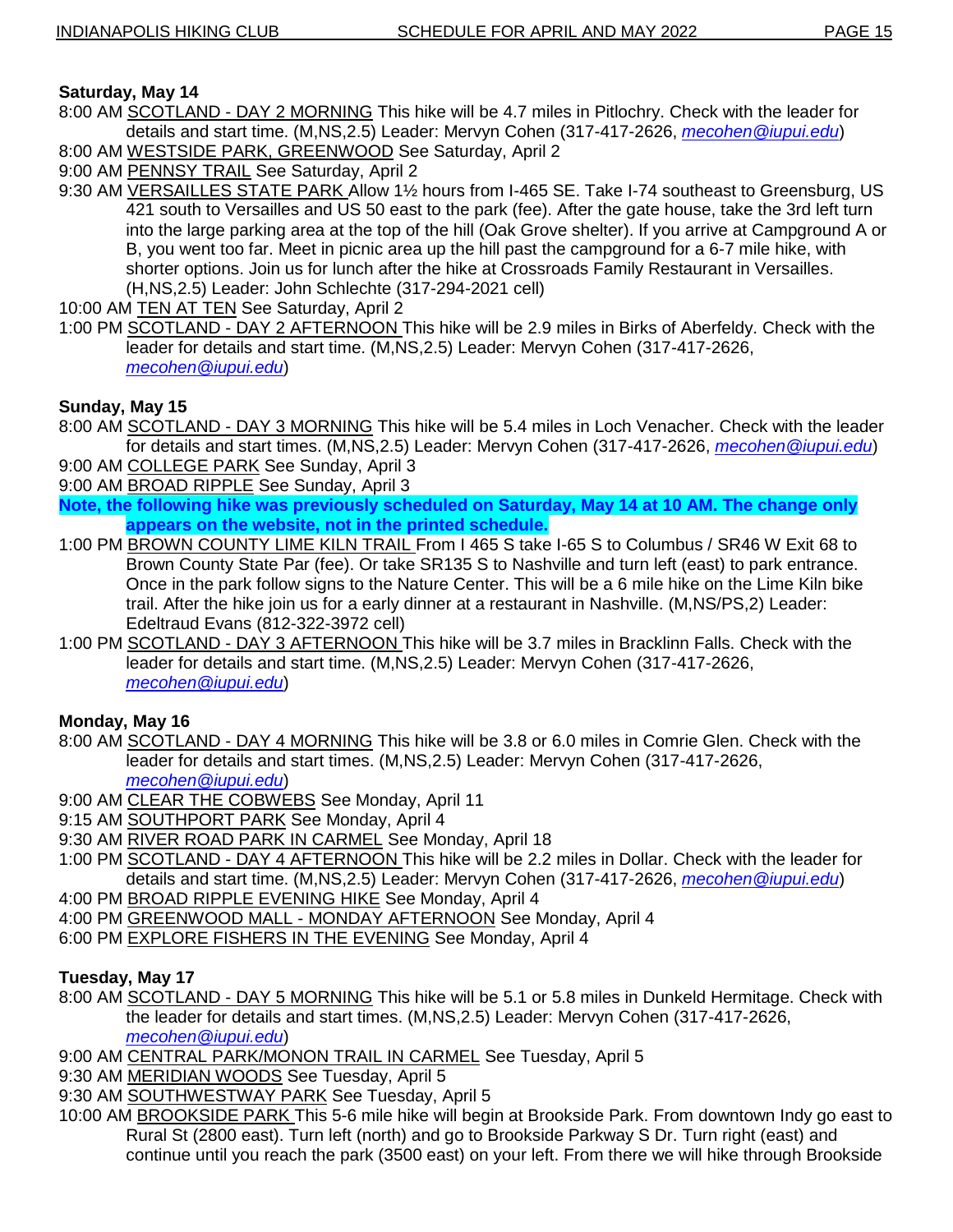and Spades Parks and nearby neighborhoods. No restroom at beginning of hike. (F,NS/PS,3) Leader: Pat Lawler (317-652-2779 cell, 317-329-2779)

- 10:30 AM EAST SIDE NEIGHBORHOODS See Tuesday, April 5
- 1:00 PM SCOTLAND DAY 5 AFTERNOON This hike will be 4.7 miles in Dunkeld Inver Path. Check with the leader for details and start time. (M,NS,2.5) Leader: Mervyn Cohen (317-417-2626, *[mecohen@iupui.edu](mailto:mecohen@iupui.edu)*)
- 5:00 PM SCHOOL TO SCHOOL AND PERRY WOODS See April 5

#### **Wednesday, May 18**

- 8:00 AM SCOTLAND DAY 6 MORNING This hike will be 5.3 miles in St Mary's Walk. Check with the leader for details and start times. (M,NS,2.5) Leader: Mervyn Cohen (317-417-2626, *[mecohen@iupui.edu](mailto:mecohen@iupui.edu)*)
- 9:00 AM MEADOWLARK PARK, CARMEL See Wednesday, April 6
- 9:00 AM **AMPHITHEATER ROAD HIKE** See Wednesday, April 6
- 9:00 AM BRISK WALK IN THE WOODS See Wednesday, April 6
- 9:30 AM PIKE LIBRARY AND NORTHWESTWAY PARK See Wednesday, April 6
- 9:30 AM DOWNTOWN INDY ON THE CULTURAL TRAIL See Wednesday, April 6
- 1:00 PM SCOTLAND DAY 6 AFTERNOON This hike will be 2.75 miles in Glenturret. Check with the leader for details and start time. (M,NS,2.5) Leader: Mervyn Cohen (317-417-2626, *[mecohen@iupui.edu](mailto:mecohen@iupui.edu)*)
- 1:30 PM BUTLER-TARKINGTON NEIGHBORHOOD WALK See Wednesday, April 6
- 4:00 PM GREENWOOD PARK MALL WEDNESDAY AFTERNOON See Wednesday, April 6
- 4:30 PM EXPLORE ZIONSVILLE See Wednesday, April 6

#### **Thursday, May 19**

- 9:00 AM THE OTHER THURSDAY MORNING HIKE See Thursday, April 7
- 9:30 AM EASY AT EAGLE CREEK FIVE MILE See Thursday, April 7
- 9:30 AM EASY AT EAGLE CREEK FOUR MILE See Thursday, April 7
- 9:30 AM EASY AT EAGLE CREEK THREE MILE See Thursday, April 7
- 6:00 PM FORT HARRISON/LAWRENCE See Thursday, April 7

#### **Friday, May 20**

- 8:00 AM FRIDAY MORNING ON THE MONON TRAIL See Friday, April 1
- 8:30 AM EARLY BIRD IN ZIONSVILLE See Friday, April 1
- 9:00 AM TGIF IN EAGLE CREEK PARK See Friday, April 1
- 9:30 AM GARFIELD PARK/PLEASANT RUN TRAIL See Friday, April 1
- 6:00 PM OVER, AROUND & THROUGH IUPUI See Friday, May 6

#### **Saturday, May 21**

- 8:00 AM WESTSIDE PARK, GREENWOOD See Saturday, April 2
- 9:00 AM PENNSY TRAIL See Saturday, April 2
- 9:00 AM DEAM WILDERNESS SYCAMORE LOOP AND AXOM LOOP On this 11-13 mile hike, we will combine two scenic loops in the Deam Wilderness for a brisk hike. We will meet in the Grubb Ridge trailhead parking lot (located on both the right and left sides of Tower Ridge Rd). Please bring lunch and plenty of water. From I-465 S take I-65 south to Columbus and exit SR 46 west to Nashville then towards Bloomington. At the intersection of SR 46/446 turn left on SR 446 towards Lake Monroe and continue for 12 miles to Tower Ridge Rd (the entrance to Deam Wilderness). Turn left and go 4.4 miles to Grubb Ridge trailhead. (M,N,3) Leader: Susan Sievers (317-513-5239)
- 10:00 AM BROWN COUNTY STATE PARK Join us for a 5 mi loop hike on the Hoosiers Hikers Council Trail, Trail 8. This is a Brown County moderate hike, "more rugged than central Indiana". Prepare for hills! We will hike from the West Lookout Tower to Hesitation Point, one of the best views in the park. From there, descend a wooden staircase of approximately 150 steps and back up to the West Lookout Tower for trail lunch/snack. Travel to Brown County SP (fee) your favorite way and meet at the West Lookout Tower parking lot. This lot is near the West Gatehouse entrance. After lunch, join us for a short (2 mi) hike around Ogle Lake. Note: bathrooms available at Ogle Lake, none at meeting location. Bring trail lunch/snack. (Map #27) (H,NS,2.5) Leader: Terry Roesch (317-910-2943 cell)
- 10:00 AM TEN AT TEN See Saturday, April 2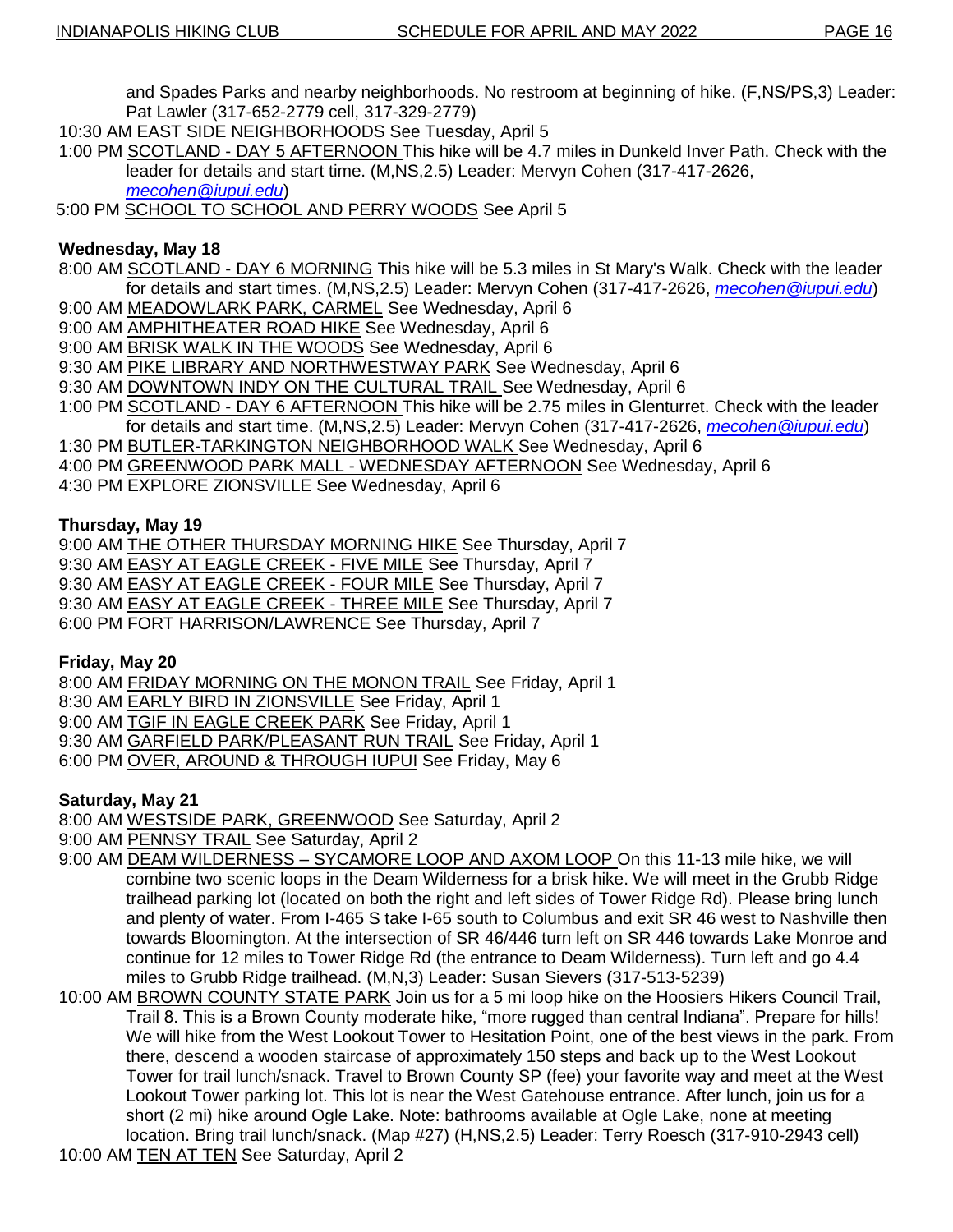## **Sunday, May 22**

- 9:00 AM COLLEGE PARK See Sunday, April 3
- 9:00 AM BROAD RIPPLE See Sunday, April 3
- 1:00 PM RICHEY WOODS Meet in the main parking lot at Richey Woods, 10410 Hague Rd in Fishers for a 5 mile hike. Inside the preserve we will proceed at a moderate pace. Trails may be muddy and we will also use some paved paths. (F,PS/NS,3) Leader: Cheryl Smolecki (317-696-8922)

## **Monday, May 23**

- 9:00 AM CLEAR THE COBWEBS See Monday, April 11
- 9:15 AM SOUTHPORT PARK See Monday, April 4
- 9:30 AM SLOW & EASY BROAD RIPPLE PARK & BEYOND See Monday, April 25
- 4:00 PM BROAD RIPPLE EVENING HIKE See Monday, April 4
- 4:00 PM GREENWOOD MALL MONDAY AFTERNOON See Monday, April 4
- 6:00 PM EXPLORE FISHERS IN THE EVENING See Monday, April 4

## **Tuesday, May 24**

- 9:00 AM CENTRAL PARK/MONON TRAIL IN CARMEL See Tuesday, April 5
- 9:00 AM PENDLETON FALLS See Tuesday, April 26
- 9:30 AM MERIDIAN WOODS See Tuesday, April 5
- 9:30 AM SOUTHWESTWAY PARK See Tuesday, April 5
- 10:00 AM IRISH HILL On this 5-6 mile hike we will visit some of the more prominent places in Indy's Irish history. Meet in the downtown Shapiro's Deli parking lot, 808 S. Meridian St. Park in the back of the lot away from the restaurant entrance. (Map #41) (F,PS,2.5-3) Leader: Pat Lawler (317-329-2779, 317-652-2779 cell)
- 10:00 AM OLD TOWN WAVERLY PARK PET HIKE From I-465 SW take SR 37 south 10 miles. Turn right on Hwy 144, take the first road on left at stoplight (Old Hwy 37) and go about 1.5 miles to Waverly Rd. Turn right and after about 1/4 mile the parking lot will be on your left. Hike will be about 4-5 miles. All hikers are welcome; you do not need a dog to join us. Bring a picnic lunch, if you would like to join us after the hike. Please be prepared to provide the date of the dog's latest rabies vaccination. All dogs must be on a 6' or less non-retractable leash at all times - no exceptions. Owners please be prepared to and responsible for picking up after your pet (poop patrol). Please note that the hike leader shall have the authority to ask any participant to leave the hike if their dog becomes aggressive toward other dogs or hikers. (F,PS,Dog Speed) Leader: Mary Williams (317-736-1259 home, 317-919-8574 cell)
- 2:00 PM FLAT FORK CREEK PARK This is the first time we have visited Flat Fork Creek, Fishers newest park, The park includes 5 miles of trails winding around ponds, a sledding hill, fishing pond, tree houses and mountain bike trails. We will hike 5 miles in the park and surrounding neighborhoods. The address of the park is 16141 E 101st St, Fishers. From the corner or 96th St and Olio Rd in Fishers, travel east on 96th St about 1.5 miles to Cyntheanne Rd. Go north on Cyntheanne Rd to 101st St and then east to the park entrance on your right. (F,PS/HS,3) Leader: John Lyghtel (317-626-9117)
- 5:00 PM SCHOOL TO SCHOOL AND PERRY WOODS See April 5

## **Wednesday, May 25**

9:00 AM MEADOWLARK PARK, CARMEL See Wednesday, April 6

- 9:00 AM **AMPHITHEATER ROAD HIKE** See Wednesday, April 6
- 9:00 AM BRISK WALK IN THE WOODS See Wednesday, April 6
- 9:30 AM PIKE LIBRARY AND NORTHWESTWAY PARK See Wednesday, April 6
- 9:30 AM DOWNTOWN INDY ON THE CULTURAL TRAIL See Wednesday, April 6
- 1:30 PM BUTLER-TARKINGTON NEIGHBORHOOD WALK See Wednesday, April 6
- 4:00 PM GREENWOOD PARK MALL WEDNESDAY AFTERNOON See Wednesday, April 6
- 4:30 PM EXPLORE ZIONSVILLE See Wednesday, April 6

## **Thursday, May 26**

9:00 AM THE OTHER THURSDAY MORNING HIKE See Thursday, April 7 9:30 AM EASY AT EAGLE CREEK - FIVE MILE See Thursday, April 7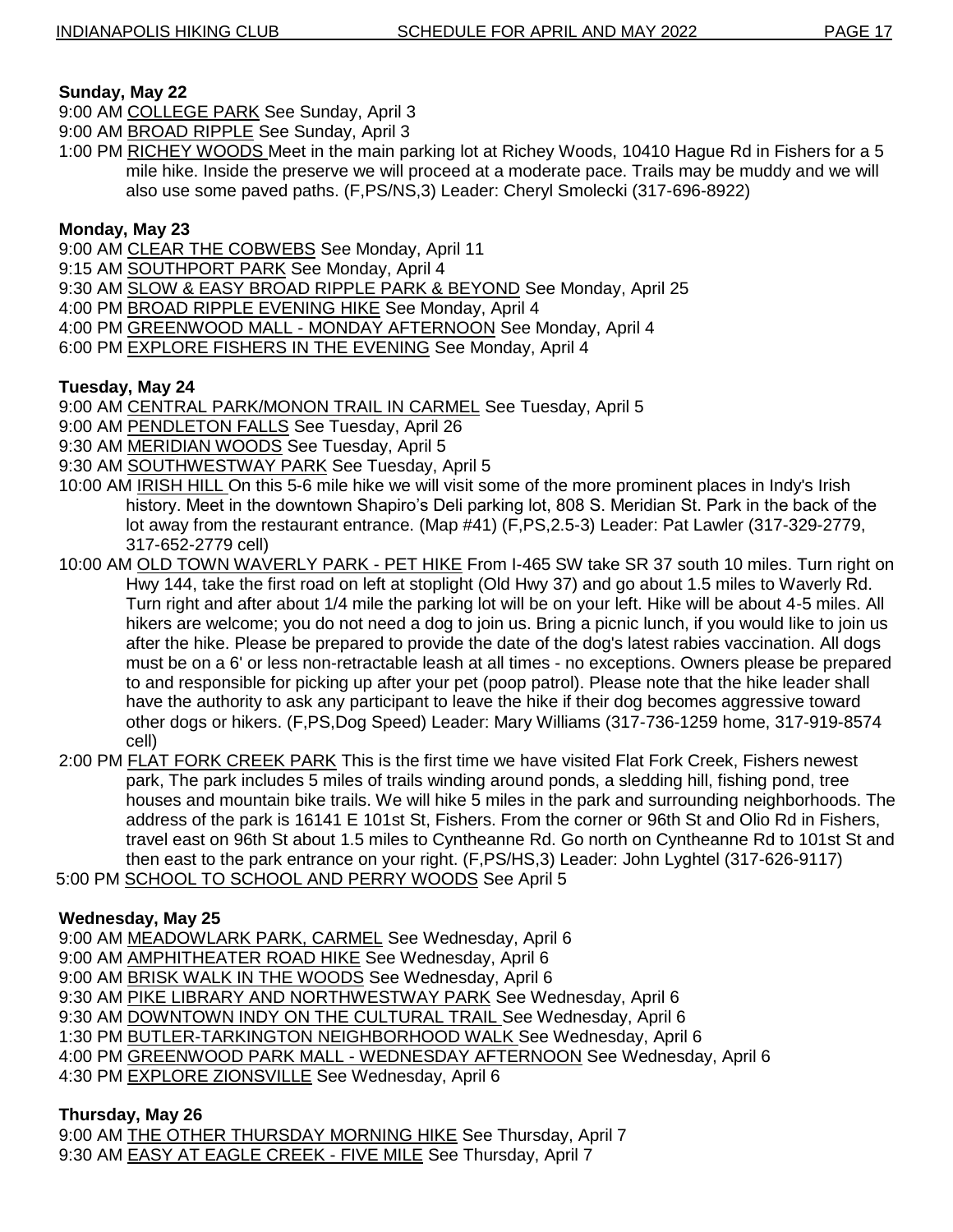- 9:30 AM EASY AT EAGLE CREEK FOUR MILE See Thursday, April 7
- 9:30 AM EASY AT EAGLE CREEK THREE MILE See Thursday, April 7
- 6:00 PM FORT HARRISON/LAWRENCE See Thursday, April 7

## **Friday, May 27**

- 8:00 AM FRIDAY MORNING ON THE MONON TRAIL See Friday, April 1
- 8:30 AM EARLY BIRD IN ZIONSVILLE See Friday, April 1
- 9:00 AM TGIF IN EAGLE CREEK PARK See Friday, April 1
- 9:30 AM GARFIELD PARK/PLEASANT RUN TRAIL See Friday, April 1
- 9:30 AM PIKE LIBRARY AND NORTHWESTWAY PARK ON FRIDAY See Friday, April 1
- 10:00 AM LAURA HARE NATURE PRESERVE, DOWNEY HILL This is a peaceful and secluded nature preserve of continuous forest habitat, protected forever by the Sycamore Land Trust for the benefit of songbirds and other wildlife. Our 6 mile hilly route goes from the ridge line down to the creek in the valley then back. It is a moderately challenging "Brown County" hike with steep switchbacks on the climb out. If you are looking for some hills, this is a hike for you! Travel south on I-65 and take Exit 68 for SR 46 toward Nashville for about 10 miles. Turn left onto Valley Branch Rd/Mt Liberty. If you pass the Gnaw Bone sign, you have passed it. Travel 1.6 mile to small parking lot on left. There is only room for 6-7 cars though the preserve on Friday should be less crowded than on the weekend. Since parking is extremely limited, please carpool or contact hike leader for suggestions. Many lunch options in Nashville after the hike. (H, NS,2.5) Leader Terry Roesch (317-910-2943 cell)
- 1:30 PM BOOK CLUB HIKE CANTERBURY PARK Before the hike read the novel *Out Stealing Horses* by Per Petterson. Marsha has some copies to give away. If you don't see her at a hike or book club, contact her at *[marshahutchins5354@gmail.com](mailto:marshahutchins5354@gmail.com)*. Meet at the shelter in Canterbury Park, 5510 Carvel Ave. Take Kessler Blvd east from College Ave or west from Keystone. Carvel is the first street east of the Monon Trail overpass. Go south on Carvel to the park. Leave your car on the west side of the street since no parking is allowed on the east side. We'll start with the book discussion followed by a self-guided walk on the Monon. Options up to 6 miles. (F,PS) Leader: Marsha Hutchins (317-251- 9078)
- 6:00 PM OVER, AROUND & THROUGH IUPUI See Friday, May 6

## **Saturday, May 28**

8:00 AM WESTSIDE PARK, GREENWOOD See Saturday, April 2

9:00 AM PENNSY TRAIL See Saturday, April 2

10:00 AM LOWER CASCADE PARK AND TRAIL From I-465 S take exit 4 I-69 S. Follow I-69 S to Exit 123 (College Ave/Walnut St.). Turn right at Old SR 37 (road is open to the park) and go for about 1 mile to the Lower Cascade Park entrance to your right (2851 Old State Rd 37 Bloomington). This will be a 6 mile hike on paved and natural trails. Restroom are available. After the hike plan on having lunch at a local restaurant. (F,NS/PS,2.5) Leader: Edeltraud Evans (812-322-3972 cell)

10:00 AM TEN AT TEN See Saturday, April 2

3:00 PM BAXTER YMCA TO SOUTHPORT RD See April 2

## **Sunday, May 29** *Indy 500 Race*

- 9:00 AM COLLEGE PARK See Sunday, April 3
- 9:00 AM BROAD RIPPLE See Sunday, April 3
- 1:30 PM SUNDAY AFTERNOON ON THE B&O See Sunday, April 24

## **Monday, May 30** *Memorial Day*

9:00 AM CLEAR THE COBWEBS See Monday, April 11

9:15 AM SOUTHPORT PARK See Monday, April 4

9:30 AM MEMORIAL DAY AT CROWN HILL CEMETERY This is the Club's traditional Memorial Day hike at Crown Hill Cemetery, which will be flying thousands of flags to honor veterans. We may even see Civil War reenactors. From the 700 block of west 38th St, go north on Clarendon Rd to the cemetery entrance. Crown Hill has asked us to no longer use the main parking lot; it is reserved for funerals. Just after you enter the cemetery proper, please park behind the mausoleum (large limestone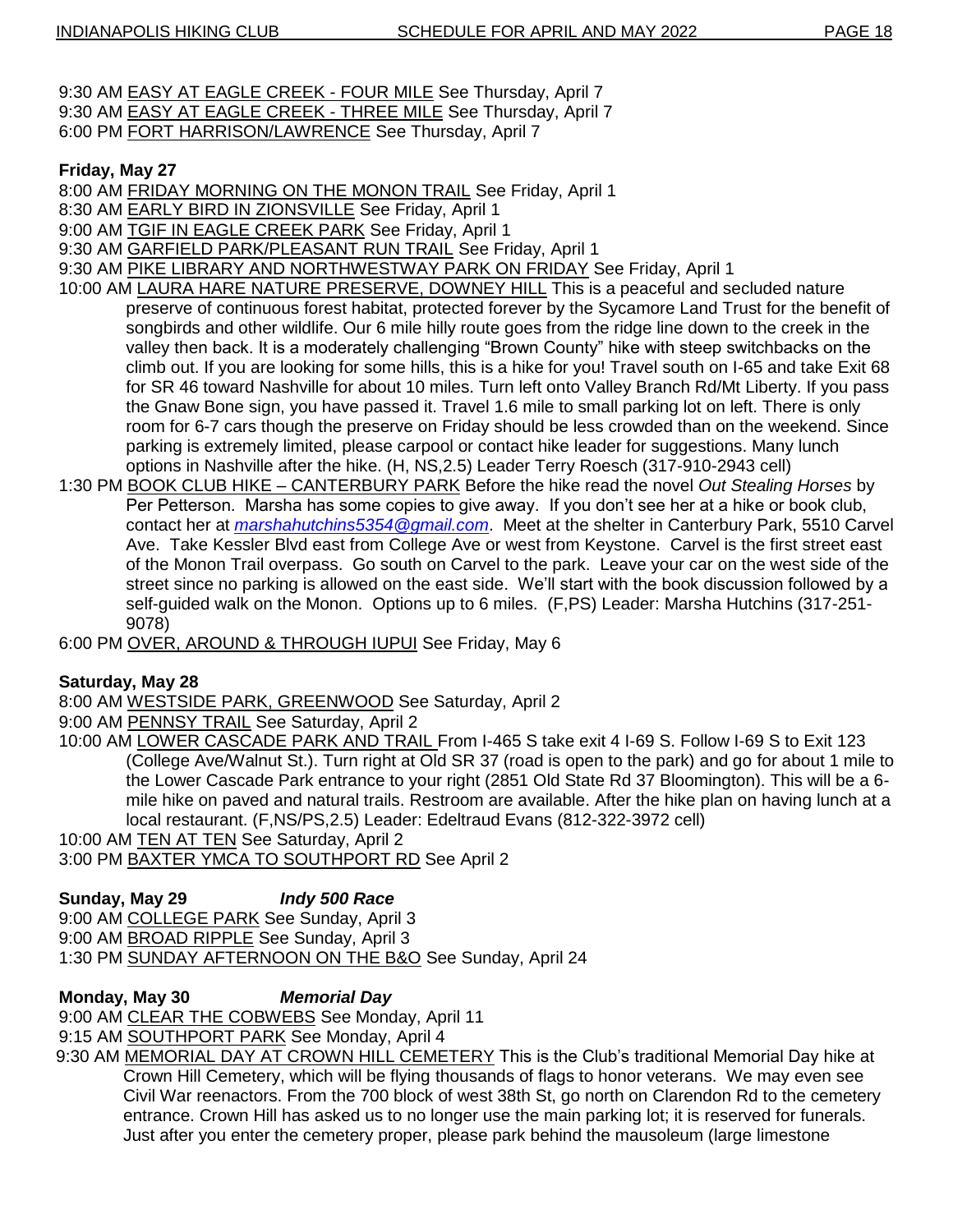building) on both sides of the street not blocking any drive ways or dumpsters. Hike includes options of 3, 4 and 5 miles. (Map #42)(M,PS/NS,2.5-3) Leader: Rick Wortman (317-873-3203) 4:00 PM BROAD RIPPLE EVENING HIKE See Monday, April 4

4:00 PM GREENWOOD MALL - MONDAY AFTERNOON See Monday, April 4

6:00 PM EXPLORE FISHERS IN THE EVENING See Monday, April 4

#### **Tuesday, May 31**

9:00 AM CENTRAL PARK/MONON TRAIL IN CARMEL See Tuesday, April 5 9:30 AM MERIDIAN WOODS See Tuesday, April 5 9:30 AM SOUTHWESTWAY PARK See Tuesday, April 5 5:00 PM SCHOOL TO SCHOOL AND PERRY WOODS See April 5

#### **FUTURE EVENTS:**

**ANNUAL CLUB PICNIC- Saturday, July 16** Please mark the date on your calendar for our annual Club Picnic in Eagle Creek Park, Shelter A. As usual there will be three hike options before the picnic.

**GENERAL ASSEMBLY AND ELECTION OF OFFICERS - Thursday, September 8** Although the last two General Assemblies had to be cancelled due to Covid-19, we are hoping to have it this year at the same location where we have held it in the past - Unitarian Universalist Church.

**WINTER BANQUET - Sunday, December 4** We will have our catered annual banquet again Nativity Catholic Church on Sunday afternoon. We will honor 2022 Achievement Award winners and new 25 year members.

#### **PLEASE WELCOME THE FOLLOWING NEW MEMBERS:**

| Kathryn (Kath) Clark | Franklin, IN     | Chris Kaufman     | Indianapolis, IN |
|----------------------|------------------|-------------------|------------------|
| Sheila Kaufman       | Indianapolis, IN | Ruth Kelly        | Indianapolis, IN |
| Effie Lewin          | Westfield, IN    | Patricia Lindgren | Indianapolis, IN |
| Debi Mitchell        | Indianapolis, IN |                   |                  |

#### **RECENT MILEAGE AWARDS:**

| Glee Crowder         | 52,500 | Mary K Johnson       | 5,500 | Betty Johnson            | 400 |
|----------------------|--------|----------------------|-------|--------------------------|-----|
| <b>Allan Roberts</b> | 44,000 | Kathy Lyghtel        | 4,500 | Myra Summerlot           | 400 |
| David Kincaid        | 30,500 | Dori Davis           | 2,000 | <b>Connor Endres</b>     | 200 |
| <b>Rick Braun</b>    | 16,500 | Konnie Schlechte     | 2,000 | Phyllis McNamara         | 200 |
| Jo Anne Starzyk      | 10,500 | Lorraine Smith       | 1,500 | <b>Beth Baker Schoch</b> | 100 |
| Don Hayes            | 9,000  | <b>Cathy Fischer</b> | 1,000 | Jamie Campbell           | 100 |
| Marthene Kohlmeyer   | 8,000  | <b>Russ Himes</b>    | 1,000 | John Gervais             | 100 |
| <b>Cheryl Conces</b> | 6,500  | <b>Larry Sievers</b> | 1,000 | Paul Labbe               | 100 |
| Dewey Conces         | 6,500  | Joe Thurston         | 500   |                          |     |

**MEMBER NEWS:** We extend our sympathy to the family and friends of the following member:

Board Member Barb Strite passed away on January 28 from pancreatic cancer. All who were blessed to know Barb will remember her as the most gentle soul, always so pleasant to be around. She loved being an active member of our club which she was for over 10 years.

We wish the best to the following members:

Jean Ballinger experienced another hip separation in February.

Ed Wright experienced a setback after his recent reverse shoulder replacement and had to go back into surgery on March 9. As of press time his recovery is well underway and he is hiking again.

Mary Ann Layman is recovering nicely from her shoulder replacement in early January.

**NOTE OF APPRECIATION:** I appreciate the many get well cards and emails I received after my first shoulder surgery replacement last November and my most recent repair surgery several weeks ago. The doctor gave me a good report on March 14, so let's hope this is my last setback. You guys are the best. *Ed Wright*